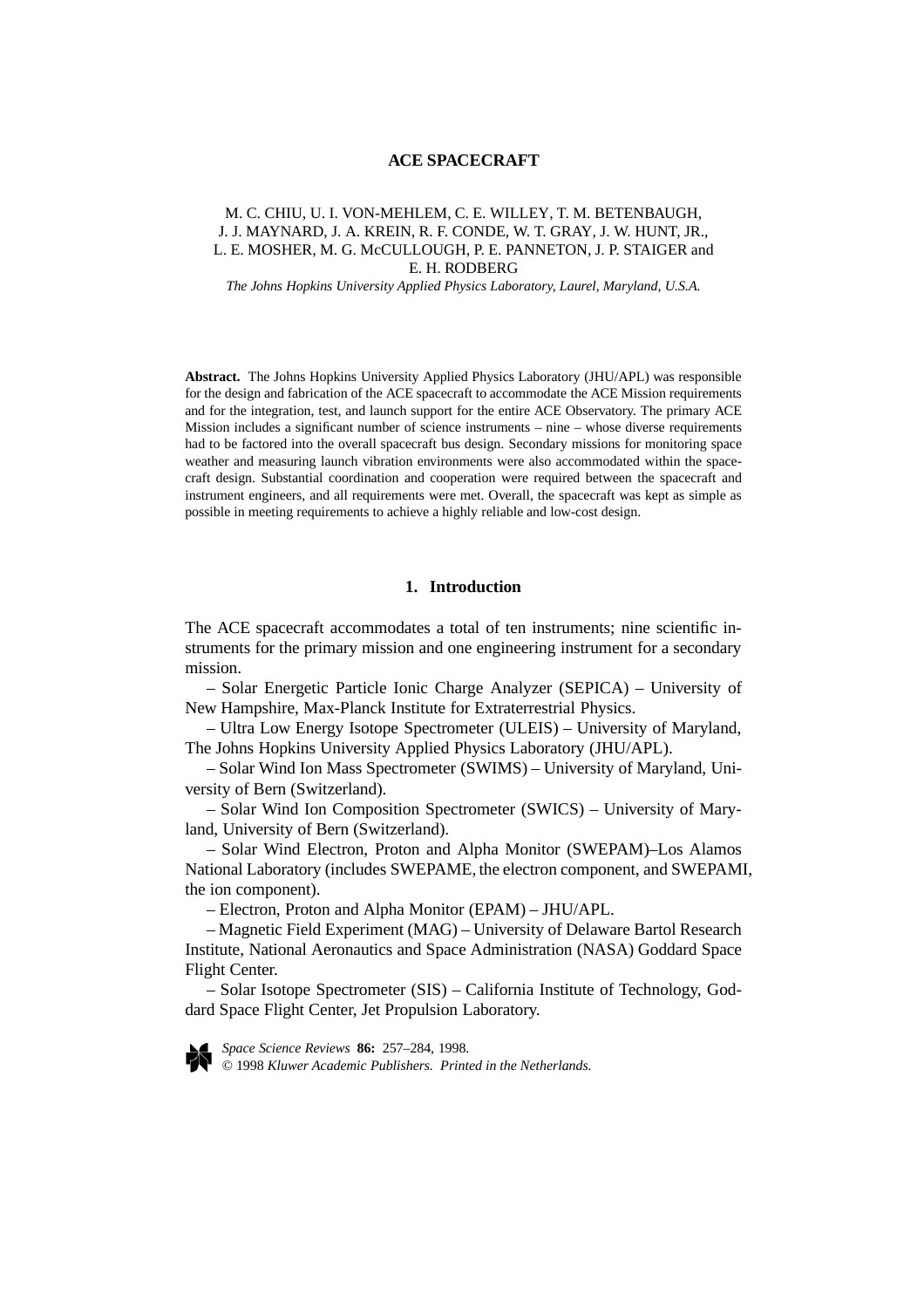– Cosmic Ray Isotope Spectrometer (CRIS) – California Institute of Technology, Goddard Space Flight Center, Jet Propulsion Laboratory, Washington University (St. Louis).

– Spacecraft Loads and Acoustics Measurements (SLAM) – Goddard Space Flight Center.

Three of these science instruments, SEPICA, SWICS, and SWIMS, share a data processing unit, designated S3DPU. Nine of the instruments (all but SLAM) support the primary ACE science mission. Four of them – MAG, EPAM, SWEPAM, and SIS – also provide data for the Real Time Solar Wind (RTSW) experiment to monitor space weather (e.g., solar flares and geomagnetic storms). The RTSW experiment is a secondary mission on ACE funded by the National Oceanographic and Atmospheric Administration (NOAA). The ACE spacecraft collects and packages the RTSW data from the four instruments for low-rate transmission during the times when the primary mission data are not being transmitted to the NASA Deep Space Network (DSN). It is anticipated that the RTSW data will be transmitted in this manner 21 hours per day. NOAA is responsible for operating the ground system for the collection and distribution of RTSW data for solar weather monitoring. The RTSW experiment on ACE was implemented at very low cost by using only the spacecraft resources needed for the primary mission. The SLAM instrument is another secondary mission incorporated during the ACE spacecraft development. SLAM is an experiment conducted by Goddard Space Flight Center Code 740 to measure the vibration environment within the spacecraft structure during the first 5 min of launch (before fairing jettison). The flight hardware is self-contained relative to other spacecraft resources; it has its own power supply, transmitter, processor, and sensors. Data from this experiment will go into a database to be used in predicting vibration loads for future spacecraft structural designs.

## **2. Spacecraft System Description**

Figure 1 shows a photograph of the completed ACE Observatory during ground testing. The major technical parameters of the ACE spacecraft are provided in Table I.

## 2.1. MECHANICAL DESCRIPTION

The ACE structure design was driven primarily by the field-of-view requirements for the instruments, antennas, and attitude components and by the need for a spinning spacecraft to be mass balanced. Further complications were presented by the need for individual thermal radiators on the instruments and structure, which needed views to space, and by handling, access, clearance, and harness routing issues.

An orbital view of the spacecraft is shown in Figure 2, and an exploded view is shown in Figure 3. The primary structural components of ACE consist of ten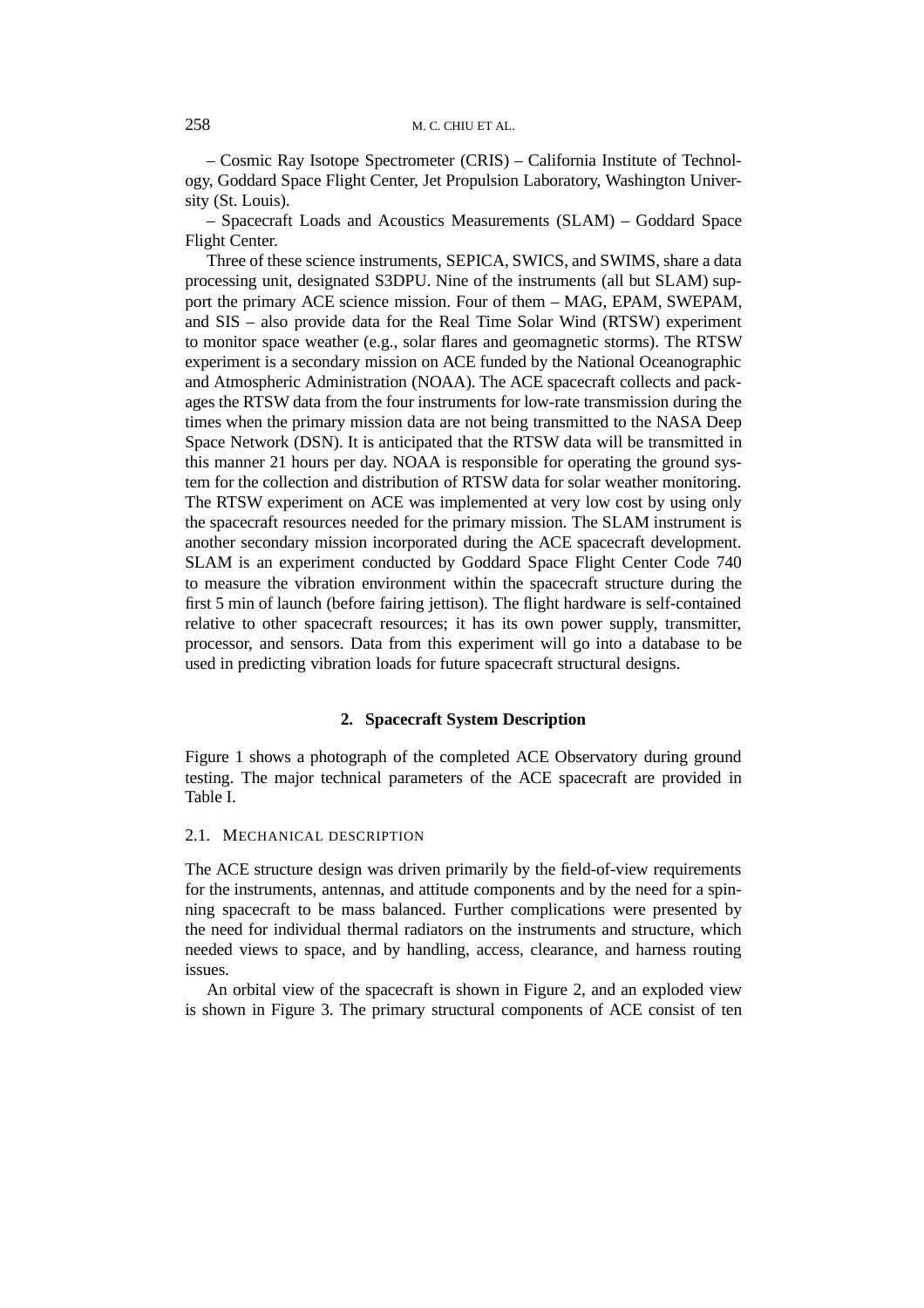# TABLE I

Technical parameters of the ACE spacecraft

| Attitude               | Star tracker<br>$-20^{\circ} \times 20^{\circ}$ field of view                                                                                                                |  |  |  |  |  |
|------------------------|------------------------------------------------------------------------------------------------------------------------------------------------------------------------------|--|--|--|--|--|
|                        | $-+0.1$ to $+4.5$ sensitivity range                                                                                                                                          |  |  |  |  |  |
|                        | $-30$ arc sec $(1\sigma)$ total random error<br>$-1$ to 5 simultaneous stars                                                                                                 |  |  |  |  |  |
|                        |                                                                                                                                                                              |  |  |  |  |  |
|                        | Sun sensor                                                                                                                                                                   |  |  |  |  |  |
|                        | $-\pm 64^{\circ}$ field of view                                                                                                                                              |  |  |  |  |  |
|                        | $-$ Sun angle is gray-coded in 0.5 $\degree$ increments                                                                                                                      |  |  |  |  |  |
|                        | $- \pm 0.02$ ° short-term repeatability of most significant bit                                                                                                              |  |  |  |  |  |
|                        | Observatory orientation                                                                                                                                                      |  |  |  |  |  |
|                        | - Known (after the fact) to $\pm 0.7^{\circ}$ ; stable to $\pm 0.5^{\circ}$                                                                                                  |  |  |  |  |  |
|                        | Pointing at Earth                                                                                                                                                            |  |  |  |  |  |
|                        | $-$ Angle between the observatory Z axis and the Earth $-$ observatory<br>line is within $\pm 3^{\circ}$ , to stay within the required beamwidth of the<br>high-gain antenna |  |  |  |  |  |
|                        | - Angle between the Sun-Earth line and the observatory - Earth<br>line is $\geq$ 5°, to limit the solar noise contribution to the receiving<br>system noise temperature      |  |  |  |  |  |
| Maneuvering capability | <b>Tanks</b>                                                                                                                                                                 |  |  |  |  |  |
|                        | - Four tanks with total of 195 kg of hydrazine fuel expelled in blow-<br>down (97% efficiency), providing mission average specific impulse<br>of 216–221 s at 10–21 °C       |  |  |  |  |  |
|                        | <b>Thrusters</b>                                                                                                                                                             |  |  |  |  |  |
|                        | - Four axial and six radial thrusters                                                                                                                                        |  |  |  |  |  |
|                        | Spin rate                                                                                                                                                                    |  |  |  |  |  |
|                        | - Maintained at $5 \pm 0.1$ rpm to meet science requirements                                                                                                                 |  |  |  |  |  |
|                        | <i>Maneuvers</i>                                                                                                                                                             |  |  |  |  |  |
|                        | - All maneuvers except onboard autonomy performed under<br>ground control                                                                                                    |  |  |  |  |  |
| Communications         | Downlink data rate                                                                                                                                                           |  |  |  |  |  |
|                        | $-434$ bps (low rate and NOAA)                                                                                                                                               |  |  |  |  |  |
|                        | - 6944 kbps (real-time transmission)                                                                                                                                         |  |  |  |  |  |
|                        | - 76 384 kbps (recorder playback interleaved with real-time data)                                                                                                            |  |  |  |  |  |
|                        | - Uplink data rate                                                                                                                                                           |  |  |  |  |  |
|                        | $-1000$ bps                                                                                                                                                                  |  |  |  |  |  |
|                        | RF frequencies                                                                                                                                                               |  |  |  |  |  |
|                        | $-2097.9806$ MHz uplink                                                                                                                                                      |  |  |  |  |  |
|                        | $-2278.35$ MHz downlink                                                                                                                                                      |  |  |  |  |  |
| Data storage           | 1.073 Gbit solid-state memory per recorder capacity beginning of<br>life                                                                                                     |  |  |  |  |  |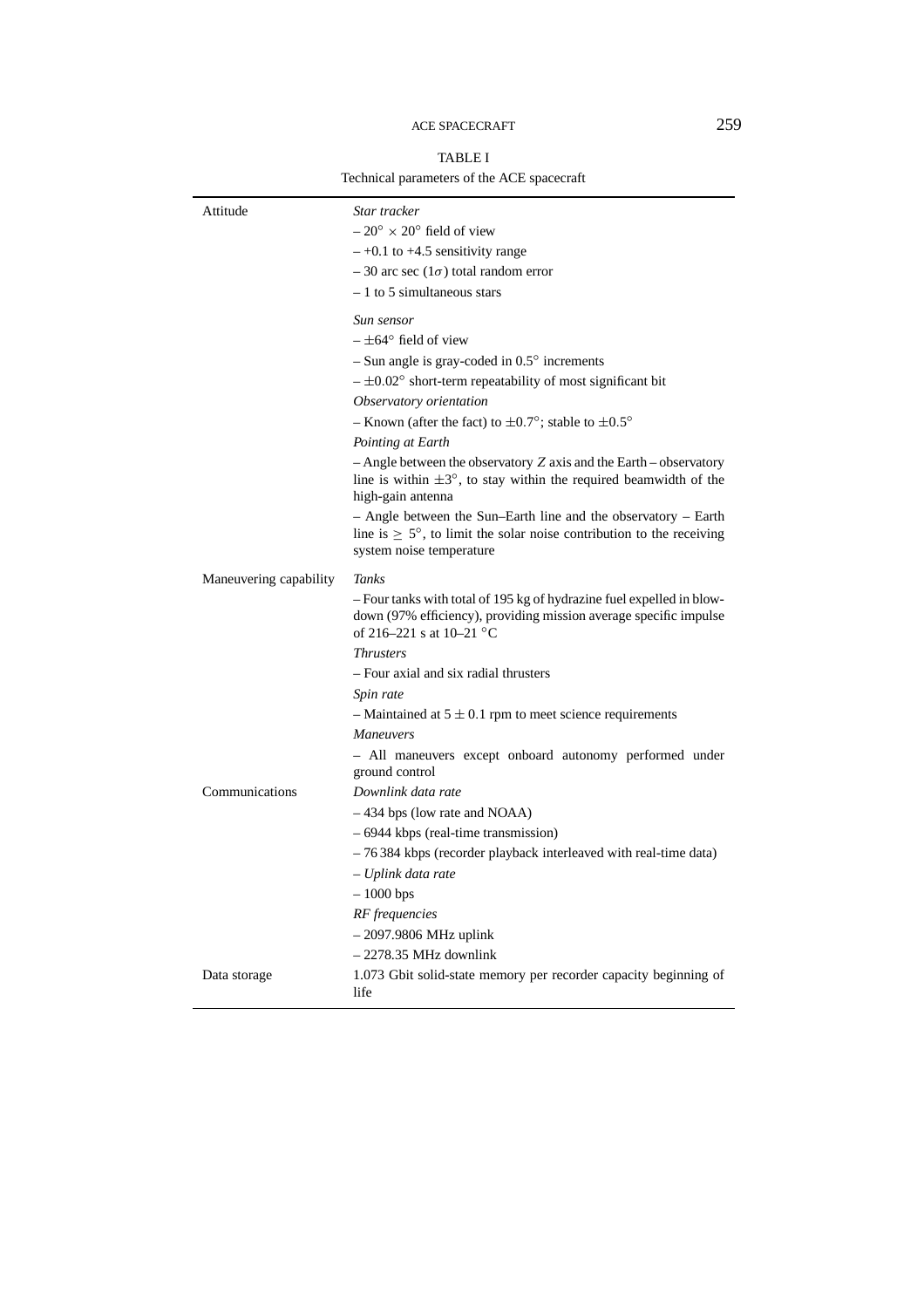TABLE I Continued

| Ground contact                         | DSN network 26 m (primary), 34 m (backup)                                                           |
|----------------------------------------|-----------------------------------------------------------------------------------------------------|
|                                        | Telemetry designed to be compatible with CCSDS                                                      |
|                                        | Contact nominally once/d (requirement is for recorder capacity to<br>support one missed contact)    |
| Spacecraft safing (see safing section) | Autonomy                                                                                            |
|                                        | C&DH autonomy:                                                                                      |
|                                        | - during launch to switch to redundant shunt regulator in case of an<br>analog shunt short          |
|                                        | - post launch vehicle separation to turn transmitter off in case of a<br>problem                    |
|                                        | - spacecraft and instrument health monitoring                                                       |
|                                        | - abort thruster firing in case of maneuver or attitude problems                                    |
|                                        | - protection against commands which result in an improper space-<br>craft configuration             |
|                                        | - support for other autonomous spacecraft actions such as switch-<br>ing recorders when one is full |
|                                        | Power Subsystem autonomy:                                                                           |
|                                        | - shunt regulator switched from primary to redundant for bus<br>voltage over or under conditions    |
|                                        | Spacecraft power bus health monitor                                                                 |
|                                        | - load shed and switching to redundant shunt regulator, if required                                 |
|                                        | Watchdog timers                                                                                     |
|                                        | $-$ RF antenna switching                                                                            |
|                                        | - redundant thruster firing timers                                                                  |
|                                        | Reset to restore critical parameters                                                                |
|                                        | - C&DH hardware reset and software boot and intitialization<br>C&DH last-resort timer               |
|                                        | - power subsystem processor reset                                                                   |
| Observatory power                      | 280285 W nominal; 385 W peak (136 W payload, 249 W space-<br>craft) Solar Array                     |
|                                        | support >425 W (observatory budget) at 28 V for 5 years                                             |
|                                        | Launch power 59 W (12-Ah 18-cell NiCd battery supplies 200 W-h<br>to loads)                         |
| Observatory wet mass                   | 771 756.54 kg (launch vehicle can support 785 kg)                                                   |
| Structure                              | Decks and Panels: Honeycomb with aluminum alloy facesheet                                           |
|                                        | Support structure: Longerons and rails aluminum alloy                                               |
|                                        | Corner Brackets: Machined titanium                                                                  |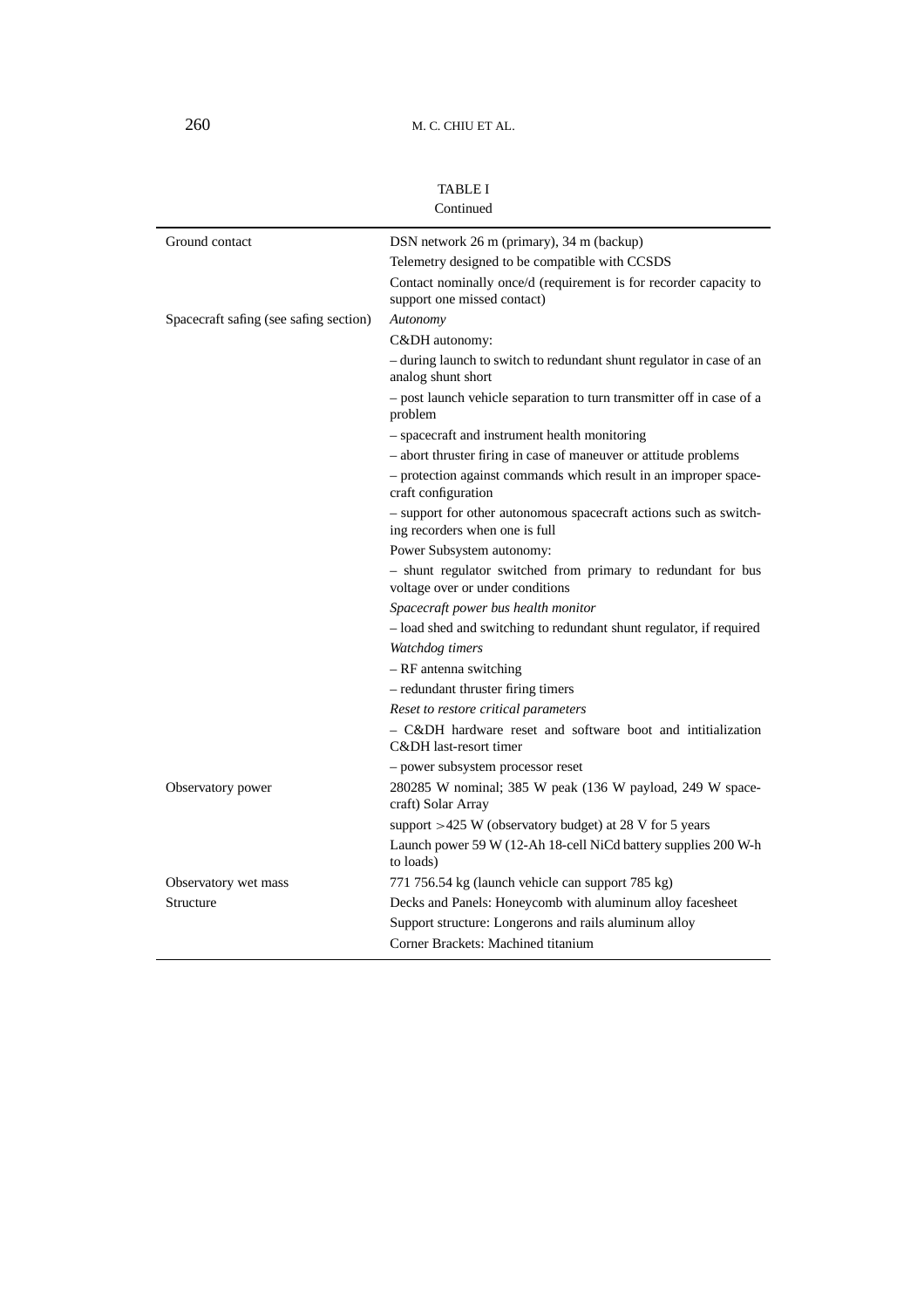TABLE I Continued

| Mechanisms      | Four deployable solar panels, each $86.4 \times 149.9$ cm                   |
|-----------------|-----------------------------------------------------------------------------|
|                 | Two deployable magnetometer booms (magnetometer sensors on<br>ends of boom) |
| Thermal control | Thermostatically controlled heaters, instrument-specific radiators,<br>and  |
|                 | observatory radiators are used                                              |
| Orbit           | Halo orbit about $L_1$                                                      |
|                 | $A_Y = 264071$ km                                                           |
|                 | $A_Z = 157406$ km                                                           |

Note: C&DH = command and data handling, CCSDS = Consultative Committee on Space Data Systems, DSN = Deep Space Network



*Figure 1.* Photograph of the ACE spacecraft during ground testing (solar arrays manually deployed).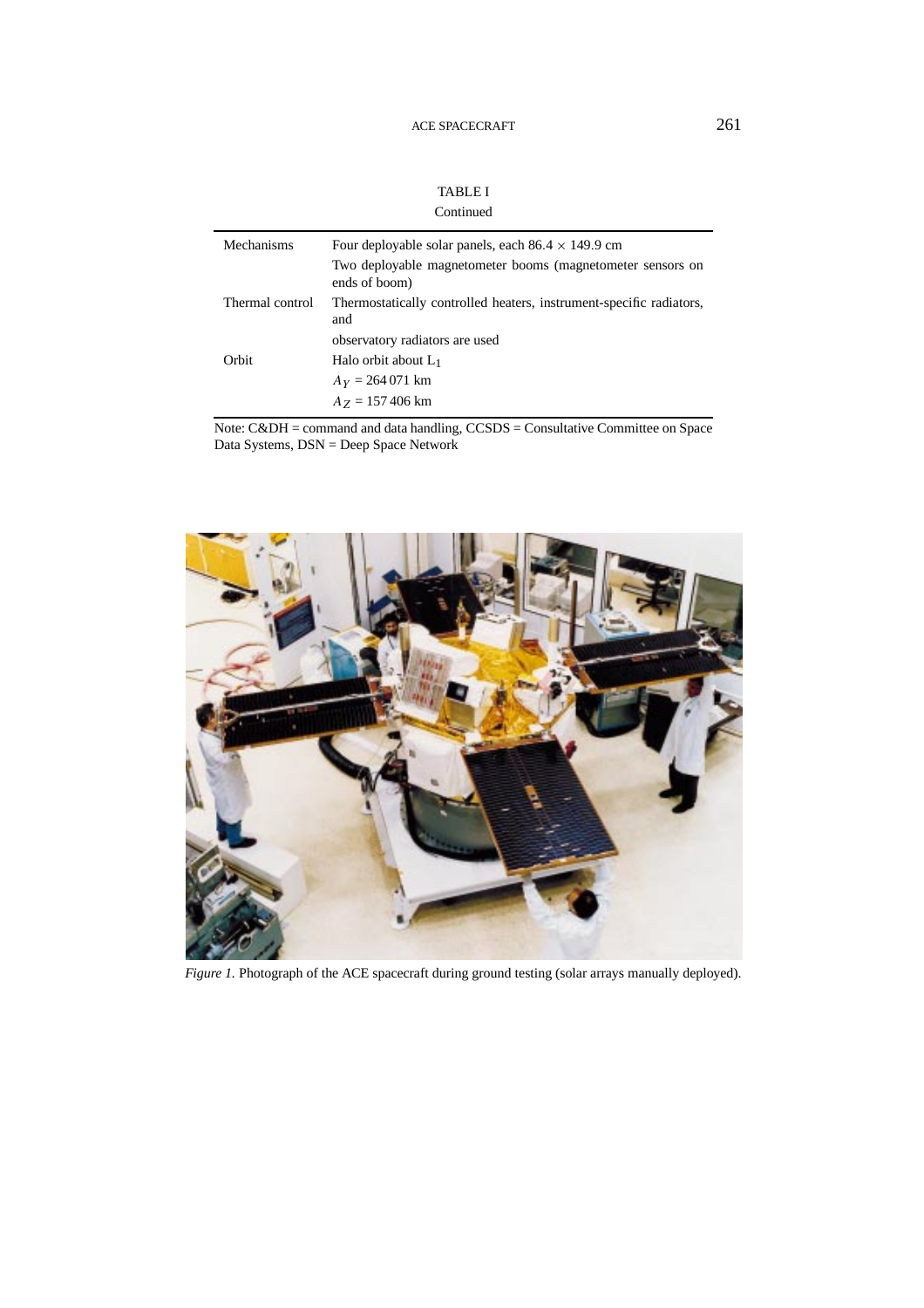

*Figure 2.* Line drawing of the ACE Observatory in on-orbit configuration.

aluminum honeycomb panels that form a 142*.*2×76*.*2 cm closed octagon supported by an internal aluminum and titanium frame. The Observatory Attach Fitting is a 22.9-cm-high aluminum cylinder that attaches the ACE primary structure to a 5624 Delta Payload Fitting with a clampband. The observatory mass, with fuel, is 756.5 kg. Most of the payload instruments (SEPICA, SIS, SWICS, SWEPAME, SWEPAMI, ULEIS, EPAM, and S3DPU) are mounted to the top  $(+Z)$  deck facing the sun. The  $+Z$  deck is isolated from the rest of the structure via buttons (ultem material) and titanium brackets in order to meet instrument temperature requirements. The CRIS and SWIMS instruments and most spacecraft subsystems are mounted to the side decks. The lower (−*Z*) deck houses most of the RF subsystem and the SLAM instrument.

The propulsion subsystem consists primarily of four conospheric titanium tanks and ten thrusters. Thrusters were mounted and located to minimize plume heating effects on the solar arrays and nearby instruments. All propulsion components were integrated and welded together on the −*Z* deck. This eliminated the need for field joints on the fuel lines and facilitated the final assembly of the system with the rest of the spacecraft primary structure. The tanks were filled with 195 kg of hydrazine fuel and mounted so the primary structural load path was almost directly into the Orbital Attach Fitting. Once the structure assembly was complete, access to the propulsion subsystem was limited. Fill and drain valves and electrical interconnects were all accessible from the outside of the −*X* side panel.

Four  $86.4 \times 149.9$  cm deployable aluminum honeycomb solar panels are hinged from the  $\pm X$  and  $\pm Y$  sides of the  $\pm Z$  deck and are restrained to the  $-Z$  deck with pin puller mechanisms during launch. A 152.4-cm titanium boom attaches a magnetometer to the  $+Z$  end of each of the  $\pm Y$  solar panels. For launch, the  $+Z$ end of each boom is restrained to the  $\pm Y$  solar panels with a pin puller mechanism.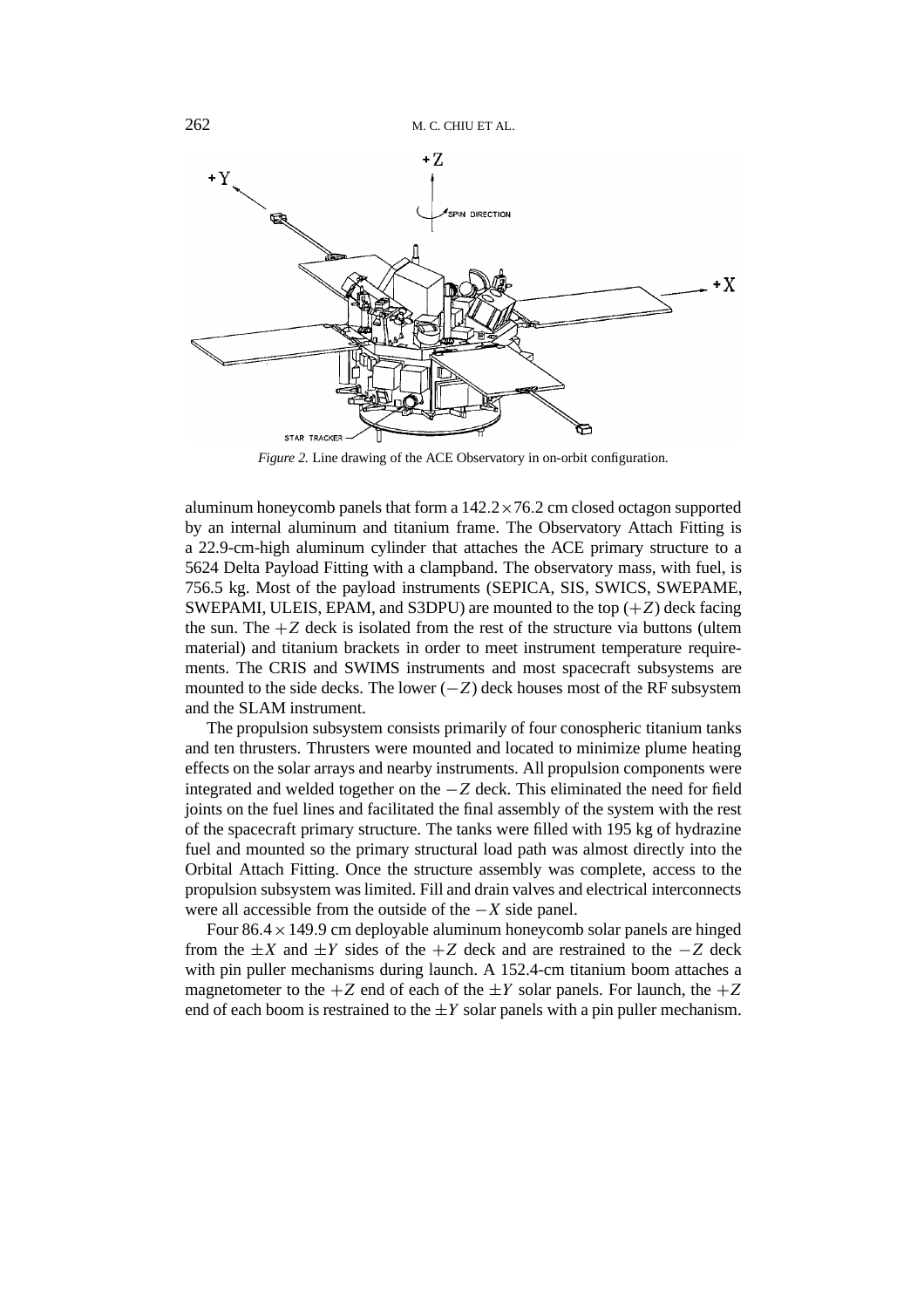

*Figure 3.* Exploded view of the ACE spacecraft.

Pyrotechnic devices actuate the pin pullers, which release the solar panels and booms. Preloaded torsion springs deploy and center the solar panels and booms in their appropriate positions.

To avoid dynamic coupling of the spacecraft with low-frequency Delta II launch vehicle modes, the primary structure had to be designed with fundamental frequencies above 35 Hz in the thrust  $(Z)$  direction and 12 Hz in the lateral  $(X, Y)$ directions when mounted to a Delta 5624 Payload Attach Fitting. The spacecraft primary structural modes were measured as about 100 Hz in the thrust direction and 40 Hz in the lateral directions.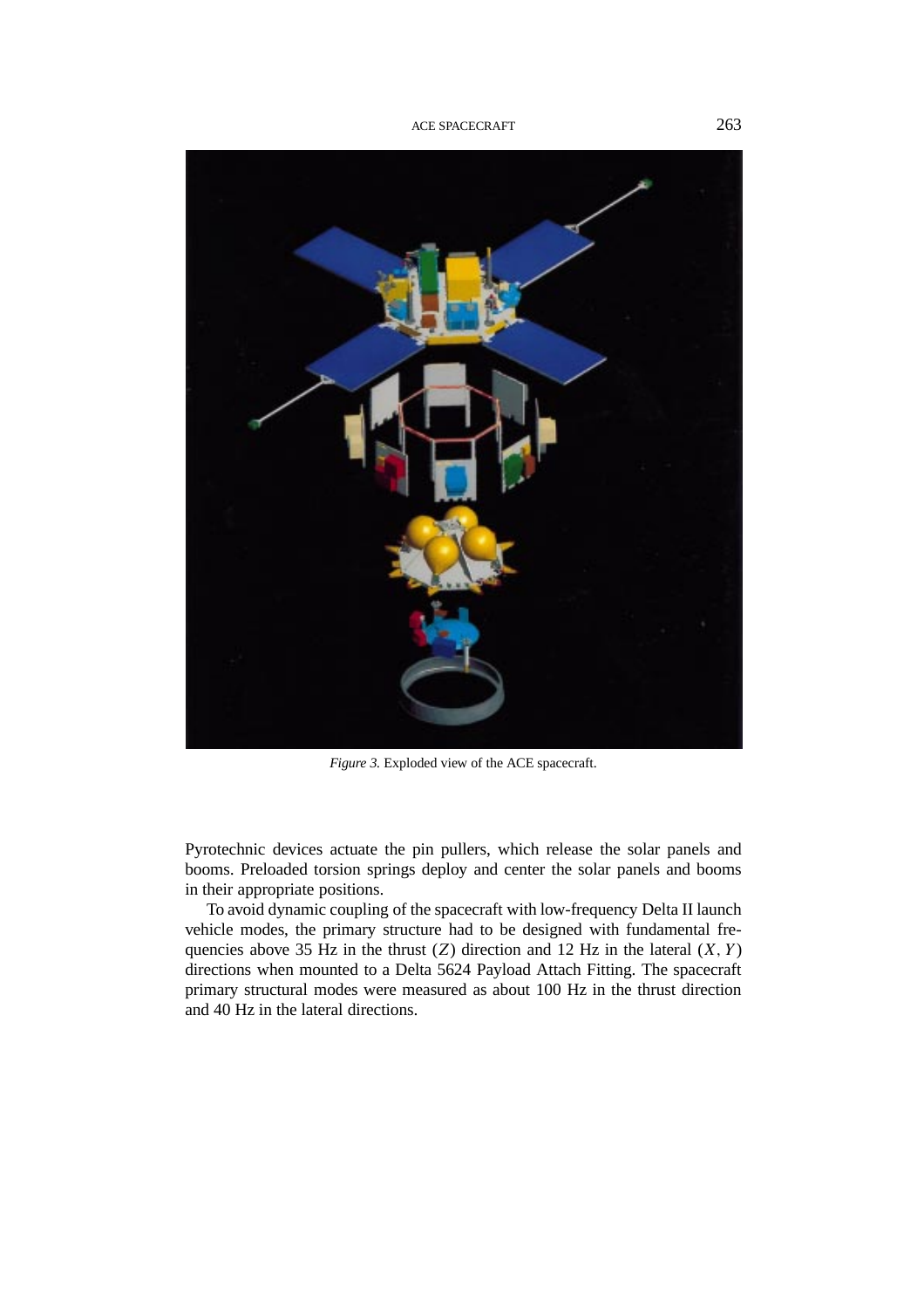The ACE Observatory was designed for launch on a Delta II 7920. The Delta II 7920 flight events produce loads from steady-state and dynamic environments. The steady-state environment produces a maximum thrust acceleration at the end of the first-stage burn or main engine cut-off. The dynamic environments produced by the Delta II are sinusoidal vibration, acoustics, and shock. The sinusoidal environment is a result of liftoff transients, oscillations before main engine cut-off, and engine ignition and shutdown. A spacecraft random vibration environment is generated by launch vehicle acoustics. The ACE Observatory was designed to withstand the loads from these environments. A protoflight test program (flight qualification levels at acceptance-level duration) was used to verify the observatory strength and stiffness. Vibration (sine and random), acoustic, and shock (clampband separation) testing was performed on the fully flight configured observatory.

## 2.2. THERMAL CONTROL DESCRIPTION

The thermal design of the ACE Observatory was created through the joint efforts of the spacecraft and instrument thermal engineers. Early in the program, it was decided that most of the instruments should be thermally isolated from the spacecraft. Uncertainty in the instrument schedules, together with stringent and differing instrument temperature requirements, made thermal isolation the best path to success. Instruments and instrument components whose temperature requirements could be managed by the spacecraft (SWEPAME, SWEPAMI, S3DPU, ULEIS data processing unit, ULEIS analog electronics) were allowed to thermally conduct their heat to the spacecraft.

The observatory uses a combination of multilayer insulation (MLI), thermal radiators, and thermostatically controlled heater circuits to meet its thermal design requirements, without the need for more active (and expensive) methods of moving heat such as louvers and heat pipes. Aluminum doubler plates (additional aluminum material) from 0.15 to 0.32 cm thick were added where necessary to enhance heat conduction away from an area. Where required, instruments were thermally isolated at the mounting interface using a combination of bushings made of insulating material (ultem), titanium mounting hardware, and MLI blankets.

Most of the MLI blankets on the ACE Observatory were fabricated using an outer layer of white Beta Cloth (a type of thermal insulating material) with an embedded  $10.2 \times 15.2$  cm graphite weave. The Beta Cloth provides durability and the desired optical properties while minimizing specular reflections. Although a conductive spacecraft was not a requirement for the ACE program, the graphite weave was incorporated into the Beta Cloth to provide some protection from electrostatic discharge.

In some areas, special requirements dictated the use of alternative materials for the MLI outer layer. Thruster plume impingement is possible on the  $+X$  side panel in the area of the battery and on the Observatory Attach Fitting below the +*X* and −*X* aft axial thrusters. The MLI blankets were hardened to increased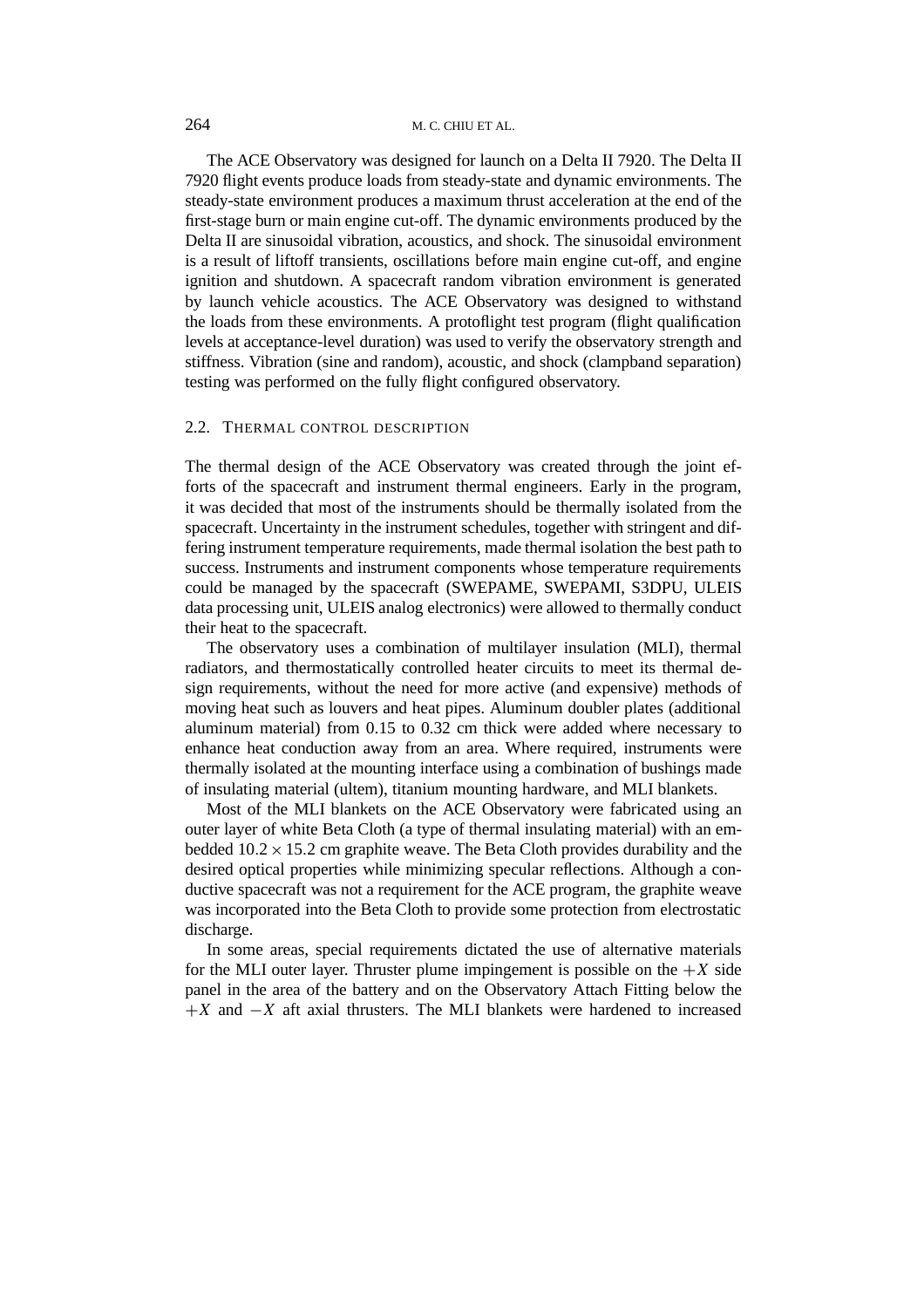temperature by replacing the Beta Cloth with five layers of embossed 0.25-mil aluminized Kapton and a 3-mil aluminized Kapton outer layer. Specular reflections are not a problem in these areas. In addition to the special requirements imposed by the spacecraft, the SWIMS and SWEPAME instruments had special requirements that dictated the use of more electrically conductive MLI outer layer materials. ITO-coated aluminized Kapton was used for SWIMS and for the  $+X + Y$  side panel below SWEPAME. The alternative material was allowed only on the aperture face of SWEPAME to avoid problems with specular reflections.

The forward  $(+Z)$  deck of the observatory is covered by thermal insulation to shield it from the sun as much as possible. Heat is rejected from the forward deck via radiators attached to each of the eight deck edges. The silvered Teflon radiators face radially away from the axis of symmetry of the observatory to maximize heat rejection.

The aft (−*Z*) deck of the observatory serves as the mounting platform for the internal components of the propulsion system. In addition, components of the RF subsystem and the SLAM instrument are mounted to the space side of the aft deck. The Observatory Attach Fitting is bolted to the aft deck and is covered with silvered Teflon to serve as a thermal radiator for the side panels and the aft deck. Except for the RF-radiating surfaces of the two low-gain antenna towers and the high-gain antenna dish, the aft deck is protected from a direct view toward space by an MLI blanket.

The spacecraft side panels are used primarily for mounting spacecraft components. However, the  $+X-Y$  and  $-X+Y$  panels are used for the isolated mounting of the SWIMS and CRIS instruments, respectively. The spacecraft thermal design minimizes heat exchange between the side panels and space by covering the side panels with MLI blankets that extend from the bottom of the forward deck radiators to the Observatory Attach Fitting mounted to the aft deck. For side panels with instruments, the spacecraft blankets provide radiative isolation between the instrument and side panel. Sun sensor and star scanner apertures, thruster nozzles, and umbilical connectors remain free from MLI blockage.

The spacecraft radiators were oversized during design and fabrication. The effective radiator sizes were then tailored using MLI after correlation between the results of the observatory-level thermal vacuum test and the observatory thermal model.

On orbit, the ACE spacecraft thermal environment is expected to show little or no short-term variation. The environment will vary as the sun angle changes from a nominal minimum  $(4°)$  to a nominal maximum  $(20°)$ . However, sun angle variation will occur on a scale of months and will be corrected periodically via the propulsion system. The actual maximum sun angle will be controlled to less than 20◦ to keep the high-gain antenna pointed at the DSN. The additional control provides greater margin in the spacecraft hot-case thermal analysis, where 20◦ was used as a worst-case assumption. The spin of the spacecraft (5 rpm) will dampen any short-term azimuthal variations.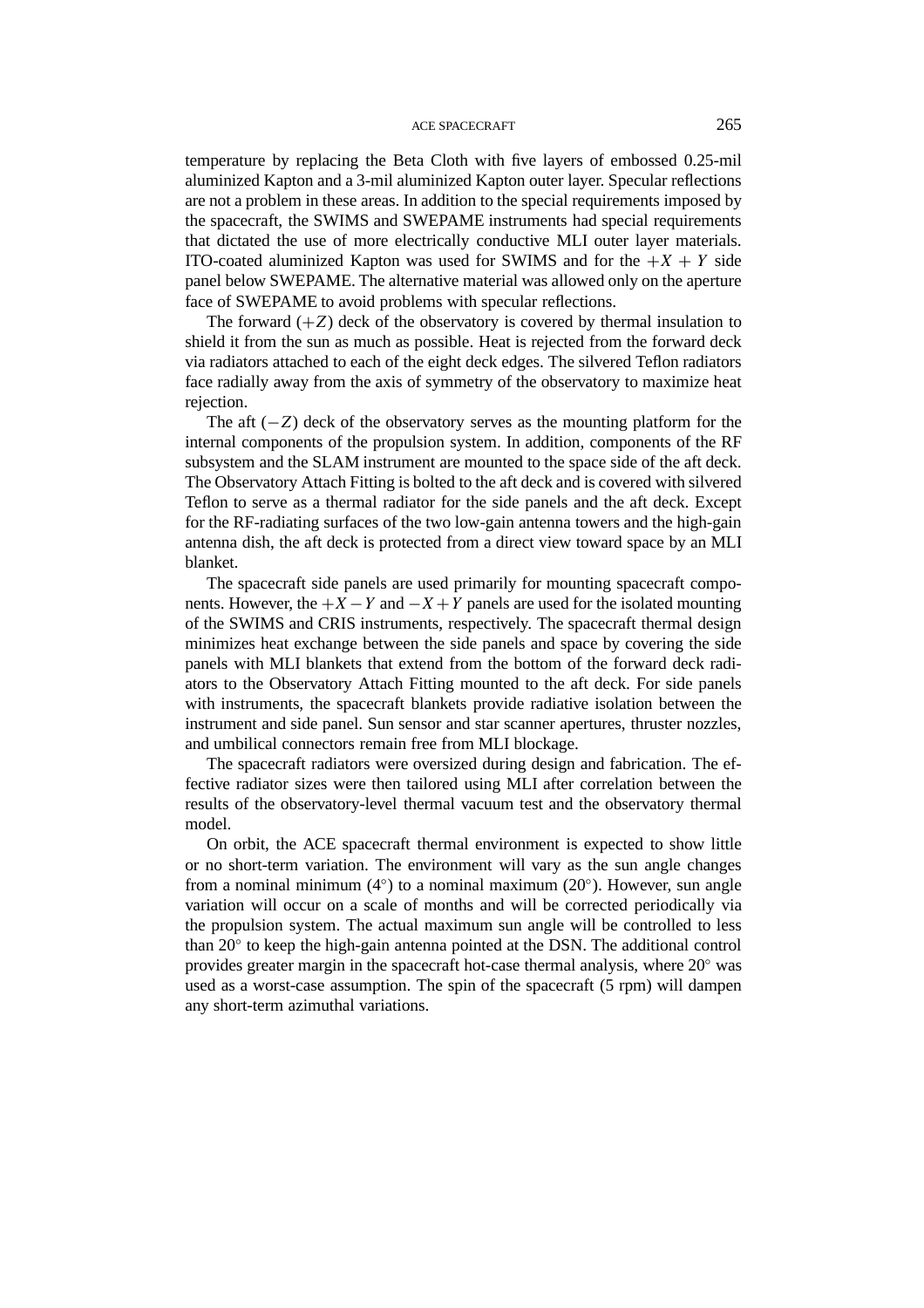The observatory thermal analysis includes worst-case variations in all thermal design parameters, including incident solar flux, sun angle, MLI effectiveness, optical properties of thermal radiators and other external surfaces, and minimum voltage on heaters. Therefore, the analysis results bracket all possible temperature variations over the entire mission life.

The spacecraft thermal control system is robust and versatile. A primary requirement of the thermal control system is to minimize peak heater power while providing adequate support of observatory temperatures. Survival, operational, and interface heaters manage the resources to meet the observatory's thermal requirements.

Survival heater circuits provide control when instruments are off and when most spacecraft components are either off or in low-power states. Operational heater circuits provide control during normal observatory power dissipation states. To minimize peak heater power, interface heaters are used to replace part of the dissipation of a component placed in a nonoperational state while the operational heaters are active. Interface heaters are used for all isolated instruments and for some higher-power spacecraft components. Without interface heaters, larger operational heater circuits would have been needed to accommodate the occasional lower-power modes. The result would have been higher peak operational heater power.

The extensive use of thermal components to distribute heater power about the observatory provides added reliability to the design. In general, heater circuits consist of multiple thermostats, each with multiple small heaters. The failure of an individual heater element is not likely to cause significant problems. Many of the survival thermostats have the same temperature set points as the operational thermostats due to the overriding requirement that hydrazine in the fuel lines not be allowed to freeze. Therefore, in many cases, the survival heaters can provide additional backup capabilities.

## 2.3. SPACECRAFT SUBSYSTEM DESCRIPTIONS

The spacecraft subsystems are described in the following paragraphs. A simplified block diagram is provided in Figure 4.

#### 2.3.1. *Command and Data Handling Subsystem*

The ACE command and data handling (C&DH) subsystem provides capabilities for ground and stored commanding; onboard autonomy and safing; collection, formatting, and storage of science and engineering data; switching of spacecraft power and energizing of pyrotechnic devices; thruster firing control; and generation and distribution of sun pulses and spin clocks. The C&DH subsystem consists of redundant C&DH components, two 1-Gbit solid-state recorders (SSRs), a power switching component, and an ordnance fire component. Special design features are included to avoid any single-point mission failures and to allow continuous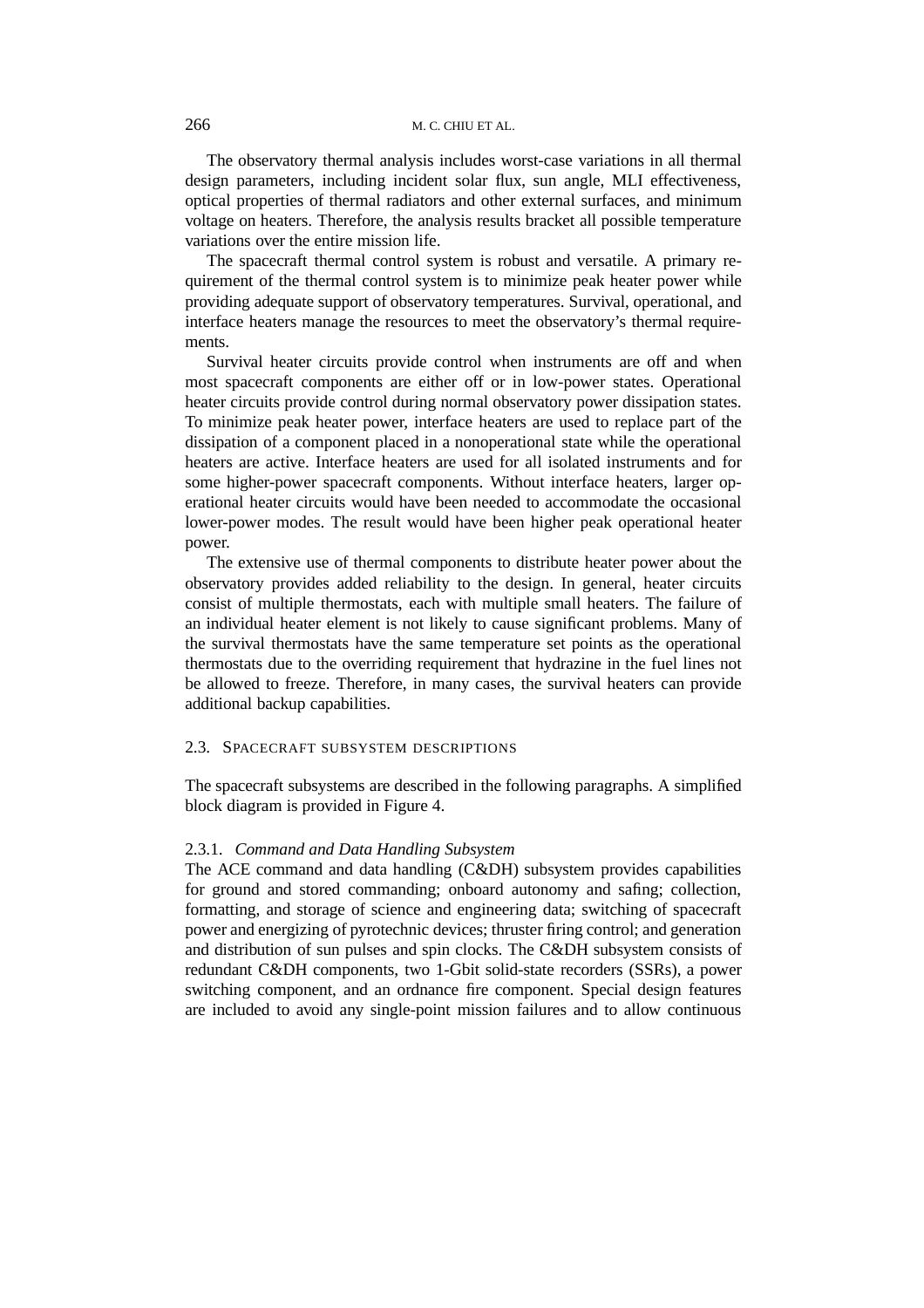

*Figure 4.* System block diagram of the ACE Observatory.

operation through solar flares. Major requirements of the C&DH subsystem are shown in Table II.

Each C&DH component processes and executes commands, formats downlink and stored telemetry frames, controls thrusters, and generates sun pulses and spin clocks. Uplinked commands are received in Consultative Committee Space Data Systems (CCSDS) – compatible telecommand transfer frames at a rate of 1000 bits per second (bps). Transfer frames are accepted and ground notification is performed using a modified CCSDS Command Operation Procedure-1 command protocol. Commands can be executed immediately, stored and executed at a specific spacecraft time, executed in response to an out-of-limit spacecraft health parameter, or stored as a command macro. Blocks of stored commands are executed in response to discrete fault indications from the power subsystem and also when the spacecraft has separated from the launch vehicle. Antennas are automatically reconfigured if no valid commands are received in a period that can be set from 0.5 to 96 hours by ground command. All command outputs include design features to prevent single failures from causing false commands to be sent. Data commands transfer 1 to 512 bytes of user data to other onboard subsystems at a rate of 1200 bps. Logic pulse commands provide mode switching pulses to other subsystems. Both data and logic pulse command signal outputs are edge-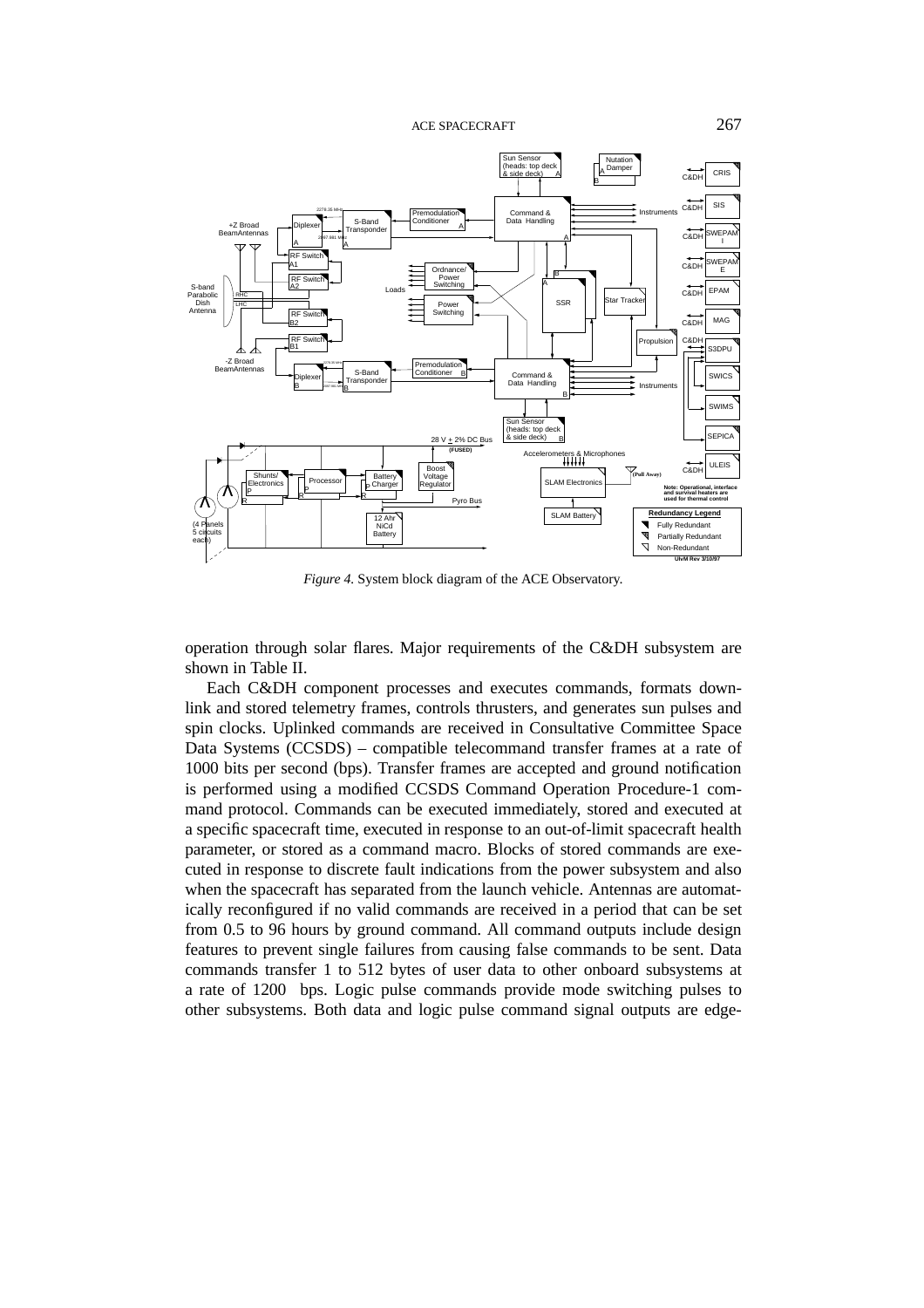#### TABLE II

Major requirements of the C&DH subsystem

| Major requirement                                                                                                                                                                | Impact                                                                                                                                                           |  |  |  |  |
|----------------------------------------------------------------------------------------------------------------------------------------------------------------------------------|------------------------------------------------------------------------------------------------------------------------------------------------------------------|--|--|--|--|
| No single point mission failures                                                                                                                                                 | Redundant C&DH components; include numerous<br>watchdogs and safety circuits to prevent anomalous<br>operation; redundant SSRs; redundant control of re-<br>lays |  |  |  |  |
| Continuous operation through solar<br>flares                                                                                                                                     | Hardened logic; triple voting FPGAs; EDAC on<br>memory                                                                                                           |  |  |  |  |
| Interface with heritage instruments and<br>fixed data rate to each instrument                                                                                                    | Point-to-point discrete interfaces for science data col-<br>lection                                                                                              |  |  |  |  |
| CCSDS-compatible downlink                                                                                                                                                        | Package minor frames in CCSDS Packet-Virtual<br>Channel Transfer Frame; Reed Solomon and convo-<br>lutional encoding                                             |  |  |  |  |
| Time-tag data to allow correlation to 0.1<br>s with Universal Time                                                                                                               | Use of Temperature-Compensated Crystal Oscillator                                                                                                                |  |  |  |  |
| Perform thruster firing, meet safety re-<br>quirements                                                                                                                           | Design tolerates two or more failures before improper<br>thruster activation                                                                                     |  |  |  |  |
| Store 50 hours of science data (missed<br>ground contact)                                                                                                                        | Redundant 1-Gbit SSRs                                                                                                                                            |  |  |  |  |
| Downlink real-time science with SSR<br>playback                                                                                                                                  | Interleave Virtual Channel 1 real-time Science frames<br>with Virtual Channel 2 SSR playback frames contain-<br>ing Virtual Channel 4 recorded frames            |  |  |  |  |
| Respond to uplink and stored com-<br>mands                                                                                                                                       | Execute real-time commands and store commands in<br>time-tagged and block bins                                                                                   |  |  |  |  |
| Reconfigure antennas if no ground con-<br>tact C&DH component includes RF<br>watchdog timer to periodically reconfig-<br>ure antennas in absence of valid real-<br>time commands |                                                                                                                                                                  |  |  |  |  |
| Respond to out-of-limit telemetry and<br>fault conditions                                                                                                                        | Evaluate autonomy rule bins once per second; re-<br>spond to discrete fault indication signals from power<br>subsystem                                           |  |  |  |  |
| Generate and distribute sun pulse and<br>spin clock signals to instruments                                                                                                       | Use sun angle information to generate signals                                                                                                                    |  |  |  |  |

*Note:* C&DH = command and data handling, CCSDS = Consultative Committee on Space Data Systems,  $EDAC = error detection and correction,  $FPGA = field-programmable gate array; SSR =$$ solid-state recorder.

rate controlled to prevent electromagnetic interference problems. Table III shows the number and type of each command interface.

Each C&DH component can operate in Full Collection mode (collect all data and generate sun pulses and spin clocks), Reduced Collection mode (collect all data except science), or Disabled Collection mode (collect no data). One C&DH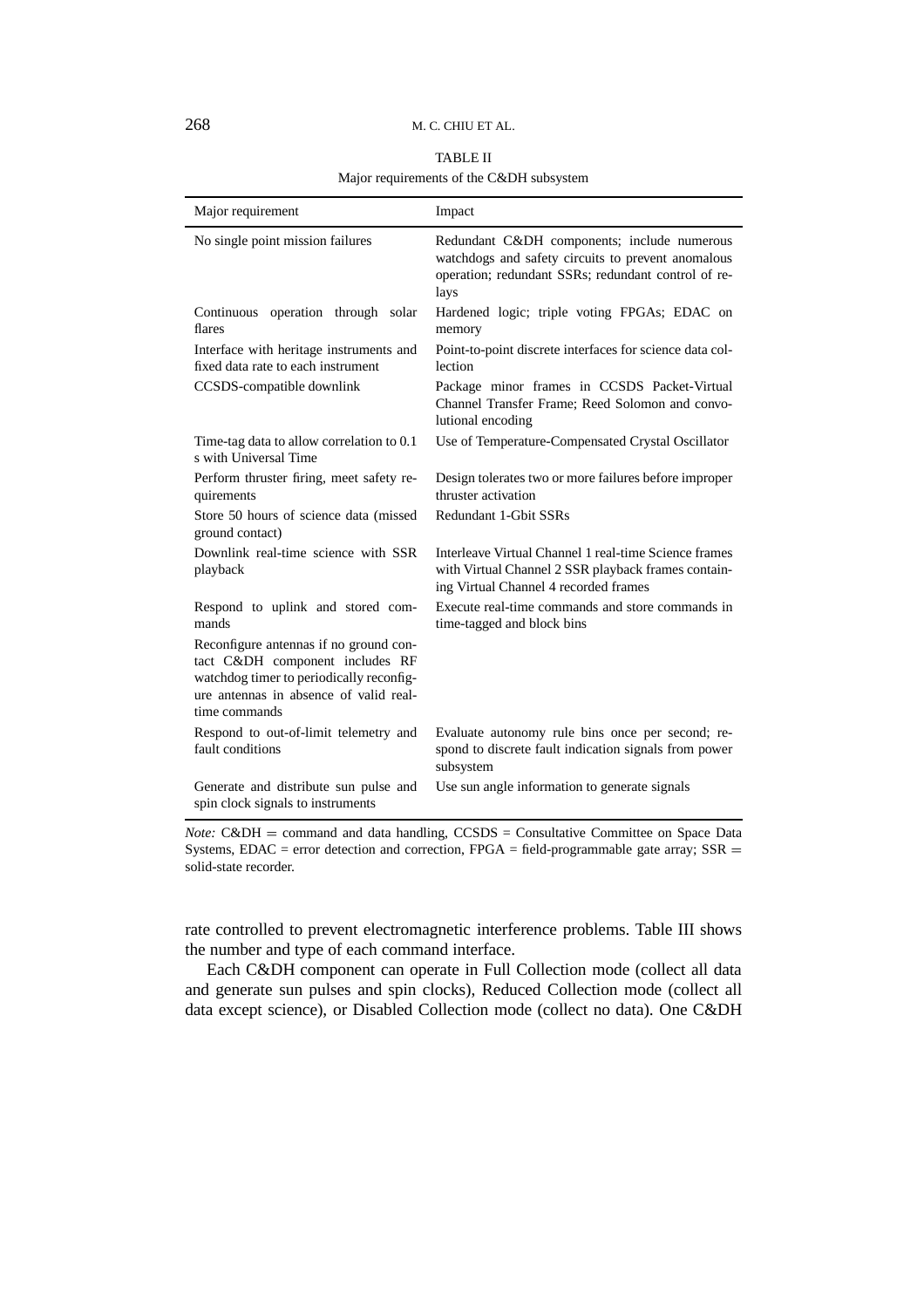| C&DH subsystem user commands |                    |                                                              |  |  |  |  |
|------------------------------|--------------------|--------------------------------------------------------------|--|--|--|--|
| Command<br>type              | Number<br>provided | Comment                                                      |  |  |  |  |
| Data command                 | 16                 | 1 to 512 bytes of user data                                  |  |  |  |  |
| Logic pulse                  | 16                 | 40-ms pulse                                                  |  |  |  |  |
| Relay                        | 101                | 2-A and 10-A latching relays; 2-A and 5-A nonlatching relays |  |  |  |  |

TABLE III

*Note*: C&DH = command and data handling.

| Telemetry channel type        | Number<br>provided | Comment                                                                 |
|-------------------------------|--------------------|-------------------------------------------------------------------------|
| Serial digital                | 16                 | Includes major and minor frame pulses,<br>clock, read-out gate          |
| $0-5$ V single-ended analog   | 62                 |                                                                         |
| $0-50$ mV differential analog | 62                 | Used primarily for measuring currents                                   |
| AD590 temperature transducer  | 62                 | Measures temperatures in range of<br>$-60^{\circ}$ to $+100^{\circ}$ C  |
| PT103 temperature transducer  | 62                 | Measures temperatures in range of<br>$-100^{\circ}$ to $+150^{\circ}$ C |
| Digital telltale-logic        | 32                 | Used primarily for RF transponder<br>telemetry                          |
| Digital telltale-switch       | 16                 | Used primarily to detect the state of<br>switches                       |

TABLE IV C&DH subsystem telemetry channels

*Note:*  $C\&DH =$  command and data handling.

component is designated the active C&DH and operates in Full Collection mode. The other C&DH component is designated the inactive C&DH and operates in Reduced Collection mode. Digital and analog telemetry data are collected with six types of telemetry channels (Table IV) from onboard subsystems at a single rate and format. Data are collected in a major/minor frame structure at a rate of 1 minor frame per second, with 16 minor frames per major frame. The collected data are stored in the Data Collection Buffer resident in C&DH component memory. The Data Collection Buffer is the source of data in all telemetry formats and for autonomy (i.e., checking out-of-limit values of spacecraft telemetry). Both C&DH components can simultaneously limit-check spacecraft telemetry data.

Three requirements – the need to be compatible with several existing instruments, the need to simplify the C&DH – instrument interface by allocating each instrument a continuous fixed science data rate, and the need to have a CCSDS-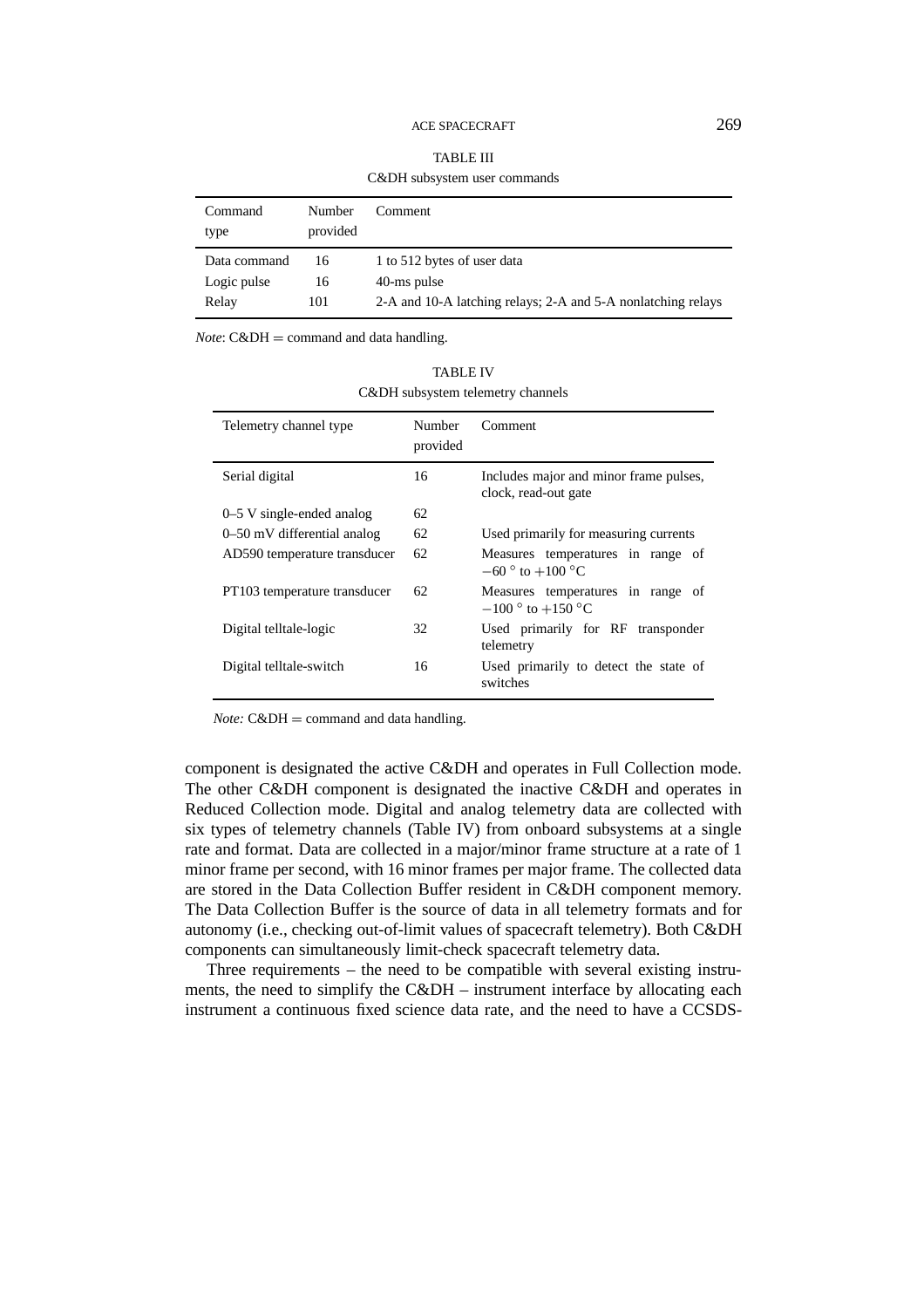compatible downlink – led to the development of a hybrid telemetry format scheme that combines a traditional major/minor frame structure with a modern CCSDS packet/transfer frame structure. Each telemetry frame consists of a Virtual Channel Transfer Frame containing one telemetry packet. Each packet contains a single telemetry minor frame in its data field. Real-time data can be formatted into one of ten minor frame formats for downlinking or recording (Table V). The Downlink and Record formats are independently selected. Data can be downlinked at 434 bps (low-rate engineering data or real-time solar wind data), 6944 bps (science and engineering data), or 76 384 bps (real-time and SSR playback data) while another format is being recorded at 6944 bps. During normal operations, data are recorded in the science and engineering format at 6944 bps while real-time solar wind data are downlinked to NOAA ground stations at 434 bps for 21 hours per day. For 3 hours per day, real-time data are interleaved with SSR playback data at a composite rate of 76 384 bps and transmitted to the NASA DSN. Eleven frames are downlinked per second: one real-time frame and ten SSR playback frames. Downlink frames are encoded with the CCSDS standard Reed Solomon (Interleave  $=$  4) and convolutional coding.

Each C&DH component contains a temperature-compensated crystal oscillator that is the source of all C&DH telemetry timing. A 32-bit time count is provided in each minor frame. The precision of the oscillator permits correlation of onboard data with Universal Time (UT) to at least 100 ms accuracy. Each C&DH component utilizes sun angle data from the attitude determination and control (ADandC) subsystem to generate sun pulse and spin clock signals that are distributed to instruments. For each revolution of the spacecraft, 16 384 spin clock pulses are generated. All science data can be correlated to telemetry synchronizing signals (major and minor frame pulses) that are generated at known times or to the sun pulse/spin clock signals. Each sun pulse is tagged with the current spacecraft time.

The two SSRs each provide 1 Gbit of storage. They are designed to operate with a less than  $10^{-7}$  bit error rate after 26 hours of continuous solar flare. (This radiation level significantly exceeds the worst-case scenarios ever anticipated during the ACE mission.) In operation, data are recorded at an average rate of 6944 bps and reproduced at an average rate of 68 640 bps. Data are reproduced in forward order. Under normal operation, the observatory will be under ground control once every 24 hours. However, the observatory is designed for one missed contact, with autonomous collection and storage of data for up to 48 hours. If an SSR fills up with data, the active C&DH component will use the autonomy to start recording data on the second SSR.

Each C&DH component has interfaces to the Power Switching and ordnance fire components to allow the selection and activation of relays. Each includes latching relays for providing switched power to spacecraft subsystems and nonlatching relays for providing pulses. The latching relays include dual coils for redundant control. Redundant nonlatching relays are used. The ordnance fire component also includes interfaces to each C&DH component for firing thrusters.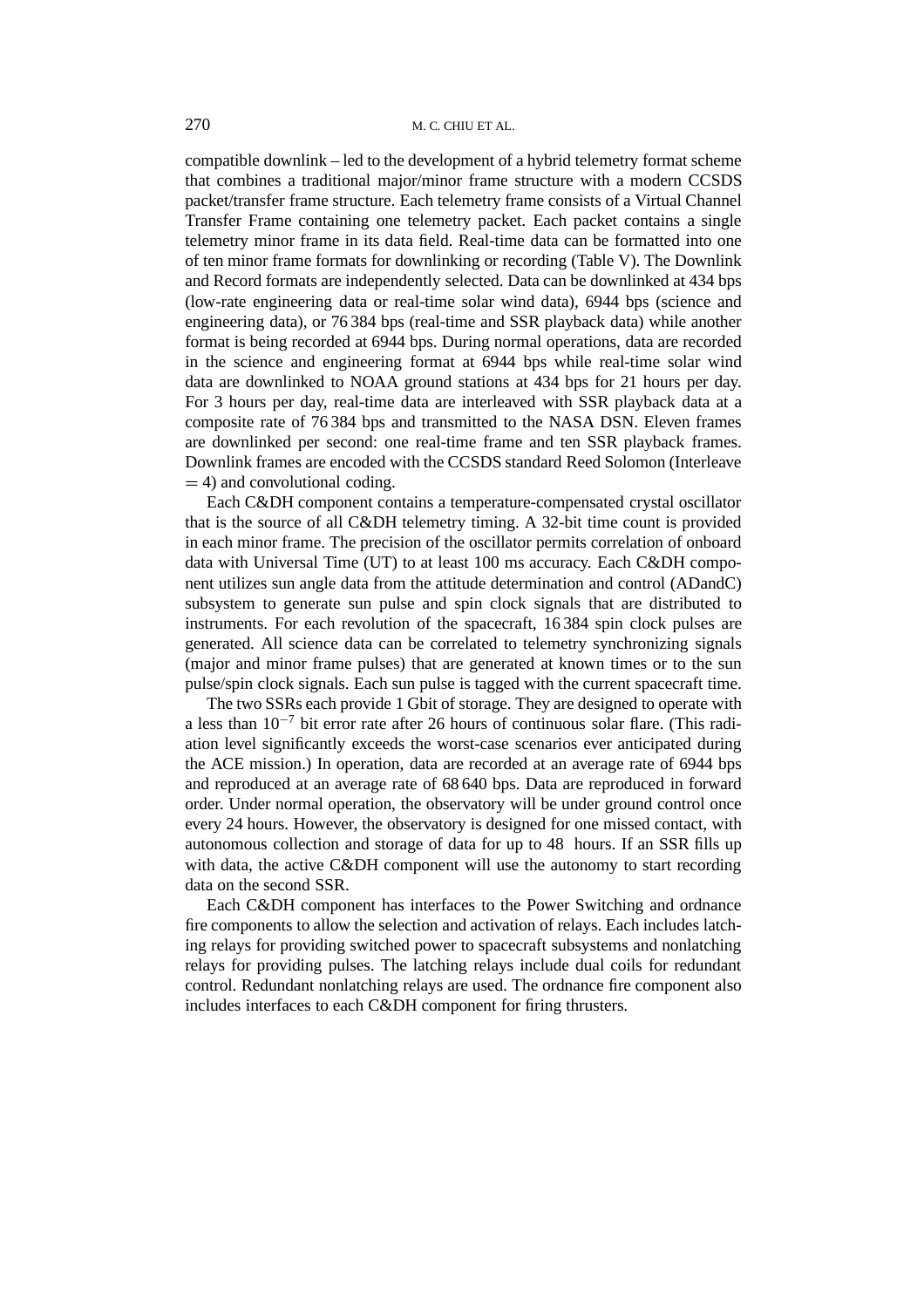| .RI |
|-----|
|-----|

| Downlink and record<br>telemetry formats       | Rate<br>(bps) | Description                                                                                 |
|------------------------------------------------|---------------|---------------------------------------------------------------------------------------------|
| Attitude determination and con-<br>trol        | 6944          | Contains all housekeeping and ADandC<br>data; limited science data; repeats every<br>second |
| Science                                        | 6944          | Contains all science data; housekeeping<br>data repeats every 16 s                          |
| C&DH memory dump                               | 6944          | Replaces house keeping data in science<br>format with C&DH memory dump data                 |
| C&DH bin dump                                  | 6944          | Replaces house keeping data in science<br>format with C&DH bin dump data                    |
| Recorder test pattern                          | 6944          | Data field contains pseudorandom pat-<br>tern to load SSR with known data                   |
| Low-rate housekeeping                          | 434           | Contains all housekeeping data, repeats<br>every 16 s                                       |
| Low-rate C&DH memory dump                      | 434           | Identical to low-rate housekeeping ex-<br>cept includes C&DH memory dump<br>data            |
| Low-rate C&DH bin dump                         | 434           | Identical to low-rate house keeping ex-<br>cept includes C&DH bin dump data                 |
| Low-rate attitude determination<br>and control | 434           | Contains all ADandC data and most<br>housekeeping data                                      |
| Real-time solar wind                           | 434           | Includes science data for real-time eval-<br>uation of solar wind                           |

C&DH telemetry formats

Each C&DH component controls the firing of thrusters in the propulsion subsystem. Thrusters can be fired for a single specific time duration (axial firing) or they can be pulsed during multiple spacecraft spins (sector-based firing). Thrusters are organized into Top Deck Thruster Fire and Bottom Deck Thruster Fire groups. Each C&DH component controls Thruster Select relays in the ordnance fire component. The Thruster Select relays allow thrusters in each group to be selected for firing; Thruster Arm relays enable firing to take place. When thruster firing is to begin, a C&DH component activates a Top Deck or a Bottom Deck Thruster Fire signal to the ordnance fire component for the duration of the firing. The thruster control circuitry is designed so that at least two failures would have to occur before any thruster would inadvertently fire. Independent watchdog timers are used to detect and halt thruster firing that is not halted by the primary control mechanism. Three commands must be successfully executed in order to begin thruster firing.

*Note:* ADandC = attitude determination and control,  $C\&DH =$  command and data handling,  $SSR = solid-state recorder$ .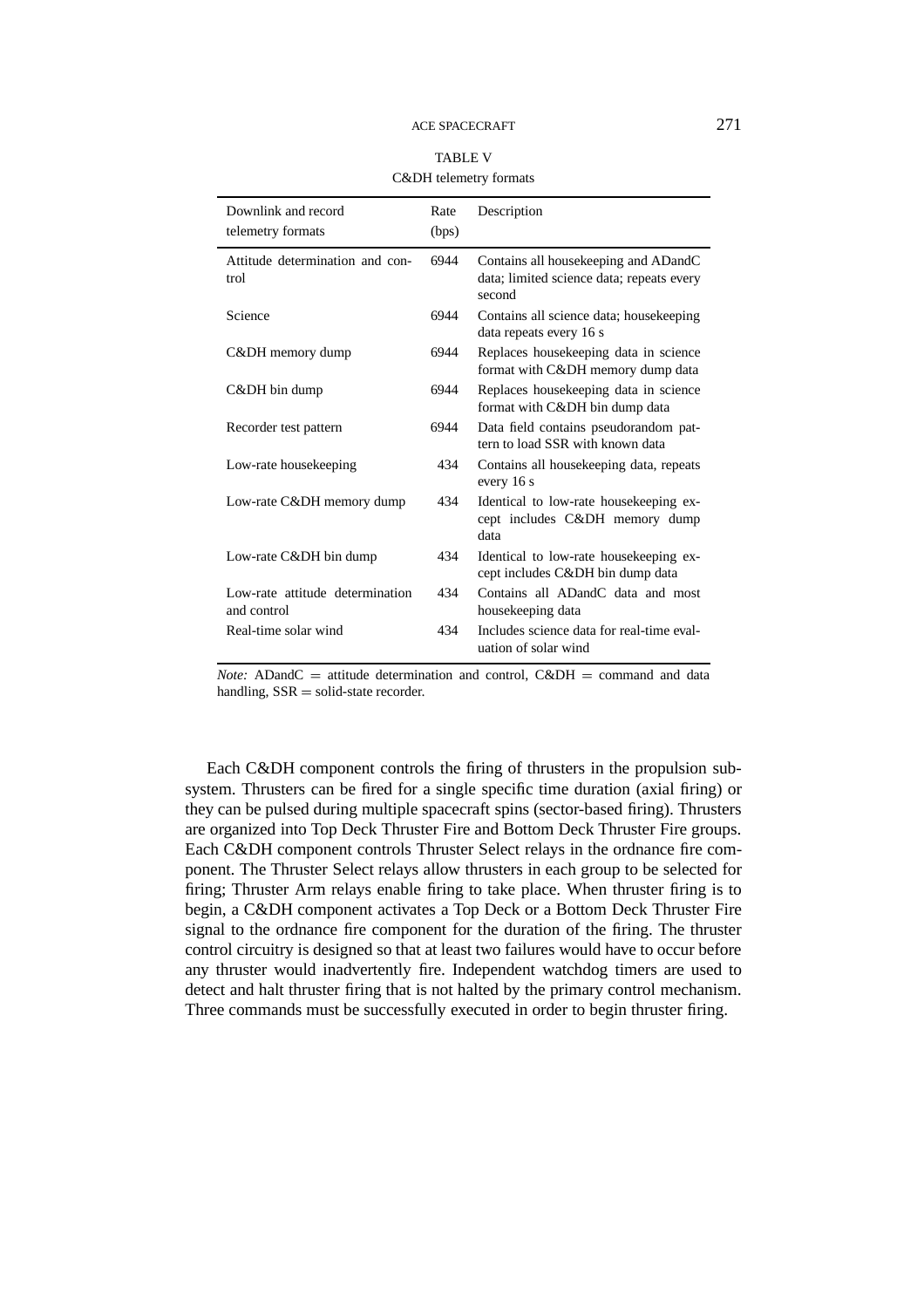The C&DH component was designed and fabricated at JHU/APL. It utilizes a Harris RTX2010 processor executing the FORTH language. The RTX2010 is fabricated in a CMOS/SOS process that is exceptionally hard to single-event upsets (SEUs), making it suitable for operation through solar flares. Code is stored in electrically erasable/programmable read-only memory (EEPROM) and downloaded into random-access memory (RAM) for execution. EEPROM can be reloaded on the ground, and the RAM can be patched in flight. Both RAM and EEPROM utilize error detection and correction (EDAC) circuitry to correct single errors and detect double errors. Digital logic is implemented with radiation-hardened Harris HCS series logic, radiation-tolerant National FACT series logic, and Actel field-programmable gate arrays (FPGAs). The FPGAs are designed with triple voting cells to minimize the probability of SEUs. The RTX2010 is programmed in FORTH using a FORTH kernel and cross-compiler developed at JHU/APL and previously used on the Freja and Near Earth Asteroid Rendezvous (NEAR) spacecraft.

The SSRs were designed and fabricated at SEAKR Corporation. They utilize IBM 16-Mbit dynamic random access memories (DRAMs) for storage and a Harris 80C85 microprocessor for control. Error detection and correction is done on 16-bit words and allows for correction of single errors and detection of double errors. Failed memory segments are automatically mapped out.

The power switching and ordnance fire components were designed and fabricated at JHU/APL. They are implemented with a modular design having redundant relay coil driver cards and application-specific relay cards. They operate directly off the spacecraft power bus. The design was previously used on the Ballistic Missile Defense Organization's Midcourse Space Experiment spacecraft and on the Near Earth Asteroid Rendezvous spacecraft.

### 2.3.2. *RF Communications Subsystem*

The primary function of the RF communications subsystem is to serve as the observatory terminus for radio communications between the observatory and the NASA Deep Space Network of Earth stations. A secondary function is to transmit downlink data in real time, at 434 bps, to Earth stations supporting the NOAA Real Time Solar Wind project. The system is designed to receive uplink commands and transmit downlink telemetry data concurrently with coherent ranging. The system operates at 2097.9806 MHz for the uplink and 2278.35 MHz for the downlink.

The system consists of two identical (redundant) and independent communications subsystems and a single high-gain, dual-polarized parabolic reflector antenna. Each communications subsystem consists of a transponder (transmitter and receiver), diplexer, coaxial switching network, and two broad-beam antennas. There is no cross strapping between RF subsystems. The coaxial switching network is used to connect a given transponder to an aft (−*Z*) or forward (+*Z*) broad-beam antenna or to the aft high-gain parabolic antenna. Watchdog timers, implemented in software within the C&DH subsystem, are designed to switch the broad-beam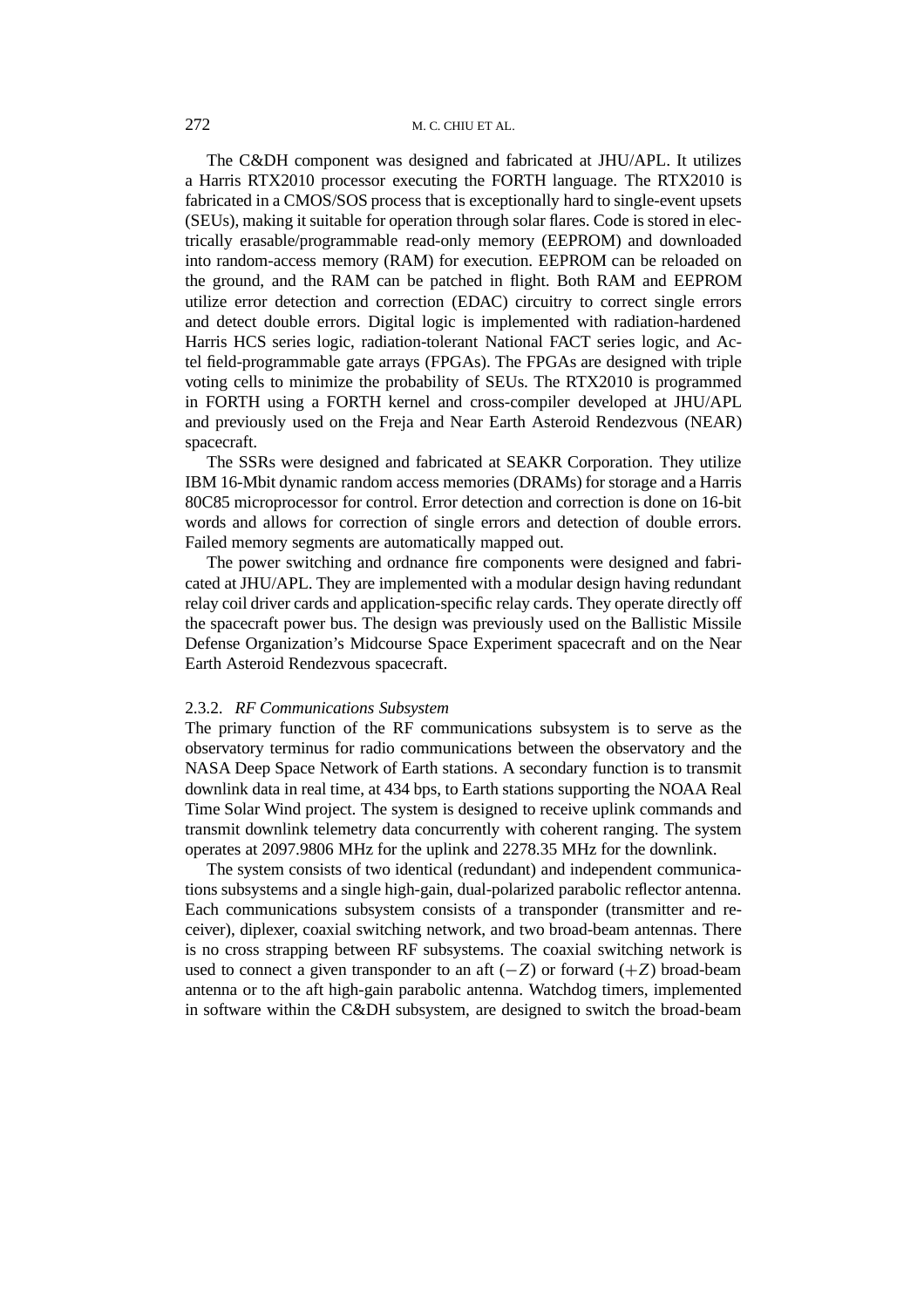antennas if no uplink spacecraft commands are received within a preset time. The timers provide a means to recover spacecraft communications in the event of a communications system or attitude anomaly. Both receivers are operated continuously, but only one transmitter is to be powered and one antenna energized at any given time.

### *Antennas*

The purpose of the broad-beam antennas is to provide hemispherical uplink coverage forward and aft of the spacecraft. The broad-beam antennas also provide sufficient gain in the region  $\pm 34^\circ$  off boresight for the transmission of 434 bps data to a DSN 26-m ground station. The broad-beam antennas provide right circularly polarized coverage (gain) over a hemisphere. The gain of the broad-beam antennas over the hemisphere is greater than  $-7$  dBic at uplink frequencies,  $-8$  dBic at downlink frequencies. By configuring the RF system so that one receiver is connected to a forward broad-beam antenna and the other to an aft broad-beam antenna, omnidirectional coverage of the spacecraft can be achieved. At angles less than 34◦ off boresight, the broad-beam antenna gain is −1 dBic at uplink frequencies, 0 dBic at downlink frequencies.

The purpose of the high-gain antenna is to support DSN uplink commands and the transmission of downlink data at 76 384 or 6944 kilobits per second (kbps). The high-gain antenna is also used to transmit 434-bps data to NOAA Real Time Solar Wind sites. The specified gain of the high-gain antenna at 4.25◦ off boresight is greater than 18 dBic at the uplink frequency, 19 dBic at the downlink frequency. The high-gain antenna is pointed by ground commands to the spacecraft attitude subsystem. The antenna must be pointed within  $\pm 3^{\circ}$  of the spacecraft–Earth line in order to have sufficient gain to achieve the signal-to-noise ratios required for the data links. On orbit, the attitude of the observatory must be adjusted periodically to keep the Earth within the  $\pm 3^\circ$  beam width of the antenna.

#### *Transponder*

The transponder consists of a receiver and transmitter that are diplexed onto a single line feeding the antenna. The receiver is a phase-locked, dual conversion, superheterodyne type with a detector and command demodulator. The transmitter is a phase-shift-keyed type with an RF output power of 5 W minimum. The output spectrum consists of a residual carrier with data sidebands.

### *Communications modes*

The transponder receiver and transmitter may be operated independently (noncoherently) or coherently, where the downlink frequency is derived from the uplink signal frequency. The coherent mode permits the measurement of two-way Doppler. The functional modes of operation are command reception, telemetry transmission, and ranging.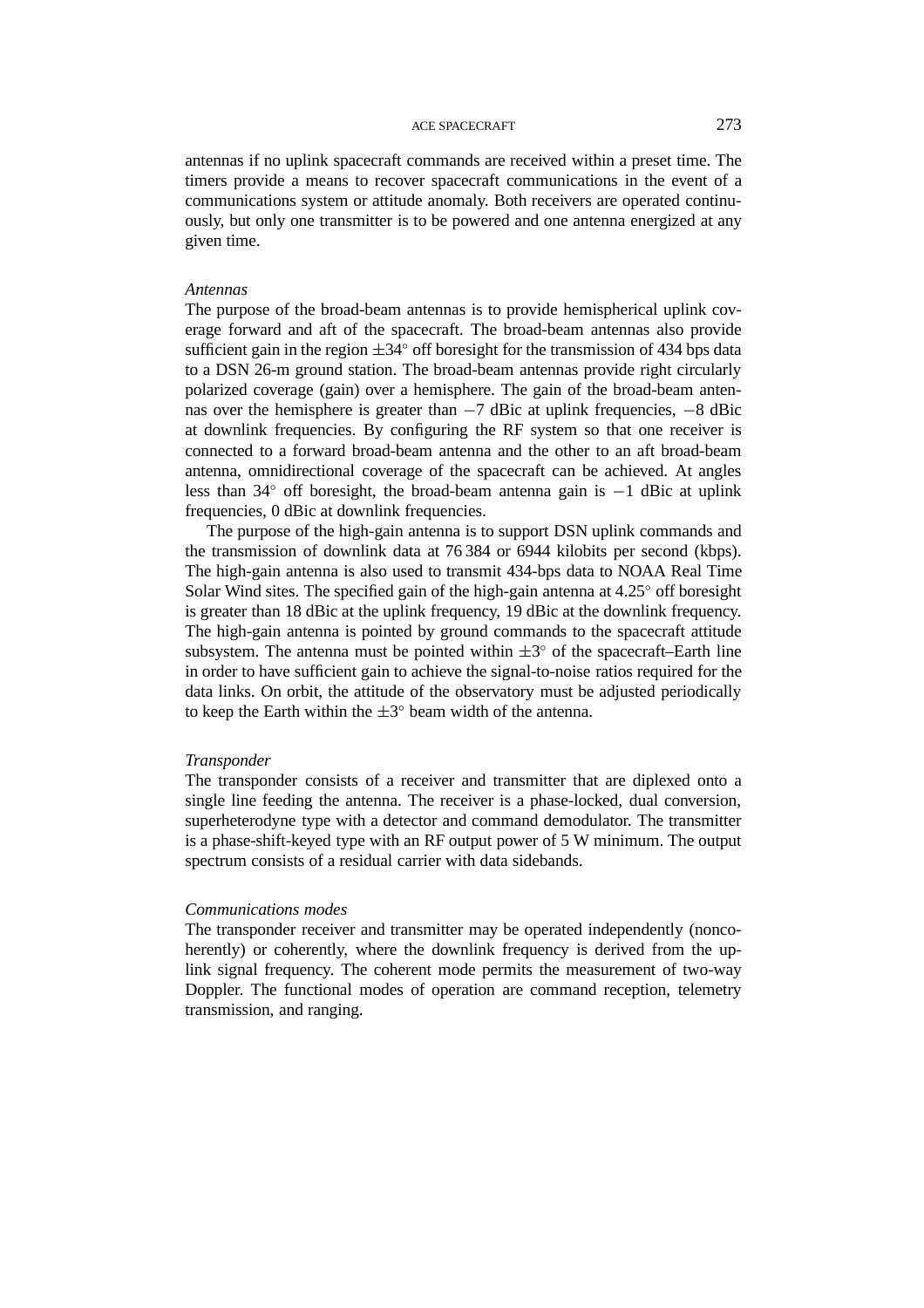### *Commands reception*

The uplink command data rate is 1000 bps. The pulse code modulation is NRZ-L. The command data are phase-shift-keyed onto a 16-kHz subcarrier and then phase modulated onto the 2097.9806-MHz RF carrier.

### *Telemetry transmission*

There are three selectable downlink data rates: 434 bps, 6944 bps, and 76 384 bps. The pulse code modulation is bi-phase-L. The downlink data streams are encoded by the C&DH subsystem before they are routed to the transmitter. The coding consists of a convolutional code  $(7, \frac{1}{2})$  concatenated with a (248 217) Reed-Solomon code. The data stream is directly phase modulated onto the 2278.35-MHz downlink carrier, producing a residual carrier and data sidebands. The modulation index is selectable (high/low) by ground command. The low modulation index is required for transmitting the 434-bps data, and the high modulation index is used for the 6944-bps and 76 384-bps data rates.

#### *Ranging*

The system is capable of simultaneous command reception, telemetry transmission, and ranging. However, a noninterfering signal structure, such as that produced by the DSN Sequential Ranging Assembly (SRA), is required. The ranging clock frequency is approximately 512 kHz; the lower frequency codes are expected to be component numbers 6 through 17.

## 2.3.3. *Attitude Determination and Control Subsystem*

The ADandC subsystem was designed to minimize spacecraft cost and complexity while maximizing reliability and mission success. It utilizes the inherent gyroscopic stability of a spinning spacecraft for attitude control coupled with telemetered sun sensor and star scanner data for determining attitude on the ground. The ADandC subsystem consists of a solid-state star scanner, a redundant sun sensor system (which acts as an on-orbit backup to the star scanner), two fluid-filled ring nutation dampers, the ten thrusters of the propulsion system, and the command capability of the C&DH subsystem. It is an extremely simple system that has proven itself on a variety of other missions.

Each redundant sun sensor system from the Adcole Corporation consists of two sun angle sensors and an associated electronics box. Each sensor digitally encodes to an 8-bit value, the sun angle in nominal 0.5◦ increments over a field of view of  $\pm 64^\circ$  in each of two orthogonal axes. One sun angle sensor of a pair is located on the  $+Z$  deck of the spacecraft with its normal parallel to the  $+Z$ axis; the other is mounted on the side deck with its normal canted 125◦ away from the spacecraft  $+Z$  axis. Unless there is an attitude anomaly, the sun will always shine on the top-deck sun angle sensor. The sun sensor electronics forwards to the C&DH subsystem the two encoded 8-bit sun angles from the illuminated sun angle sensor and two identification bits indicating which of the two sensors is providing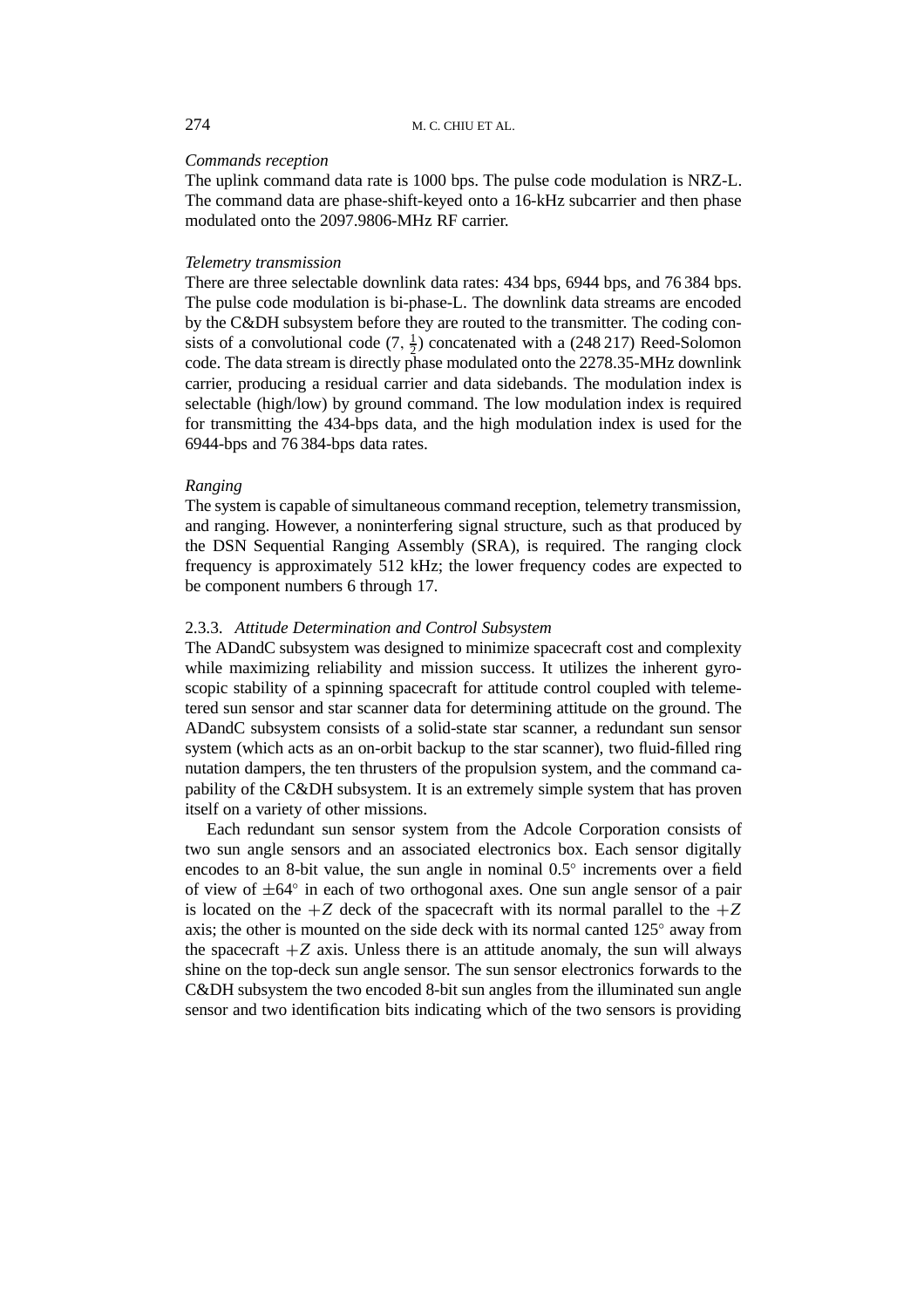| ABL. |  |
|------|--|
|------|--|

Observatory instantaneous attitude error budget

| Parameter                         | Angular error (deg) |
|-----------------------------------|---------------------|
| Star scanner accuracy             | $0.025(3\sigma)$    |
| Star scanner mechanical mounting  | 0.023               |
| (total)                           |                     |
| Side panel thermal distortion     | negligible          |
| Principal axis misalignment (max) | 0.20                |
| Residual nutation (max)           | 0.25                |
| Total (RSS)                       | 0.498               |

the data. The C&DH subsystem records the sun angle data for inclusion in the downlinked telemetry and both generates a sun-crossing pulse and initializes a sector clock based on the transition of the most significant bit of one of the two sun angle values from the illuminated sensor.

The observatory attitude is determined on the ground by combining the telemetered sun angle data with high-accuracy data provided by a Ball Aerospace Systems Division CT-632 solid-state star scanner. The CT-632 star scanner is a star tracker modified to operate at the ACE spin rate of 30◦ *s*−1, which is two orders of magnitude greater than nominal star tracker angular rates, with no significant impact on the error budget (1*σ* error of 30 arc sec) (Radovich 1995). Time delay integration is used to accumulate the star image signal on the charge-coupled device (CCD) so that standard star tracker image processing algorithms can be used to determine star centroids and magnitudes. The data from the star scanner are collected by the C&DH subsystem for telemetering to the ground, where they are combined with the sun angle data to determine the attitude of the observatory.

The requirement for attitude knowledge is  $\pm 0.7^\circ$  after the fact, with a goal of  $\pm 0.5^{\circ}$  for the magnetometer. The spacecraft components were assigned budgets for attitude errors, which are given in Table VI.

Attitude control is achieved by the inherent passive, gyroscopic stability of a major-axis spinning spacecraft. Two 0.46-m-diameter hoops filled with an ethyleneglycol solution provide purposeful energy dissipation to damp nutational motion. Open-loop, ground commanded firings of the hydrazine thrusters are used to precess the observatory spin axis to follow the nominal 1◦ *day*−<sup>1</sup> apparent motion of the Earth and Sun and to adjust the spin rate as needed. Operationally the spin axis is precessed once every 5 or 6 days, whereas spin-rate adjustments will be rare.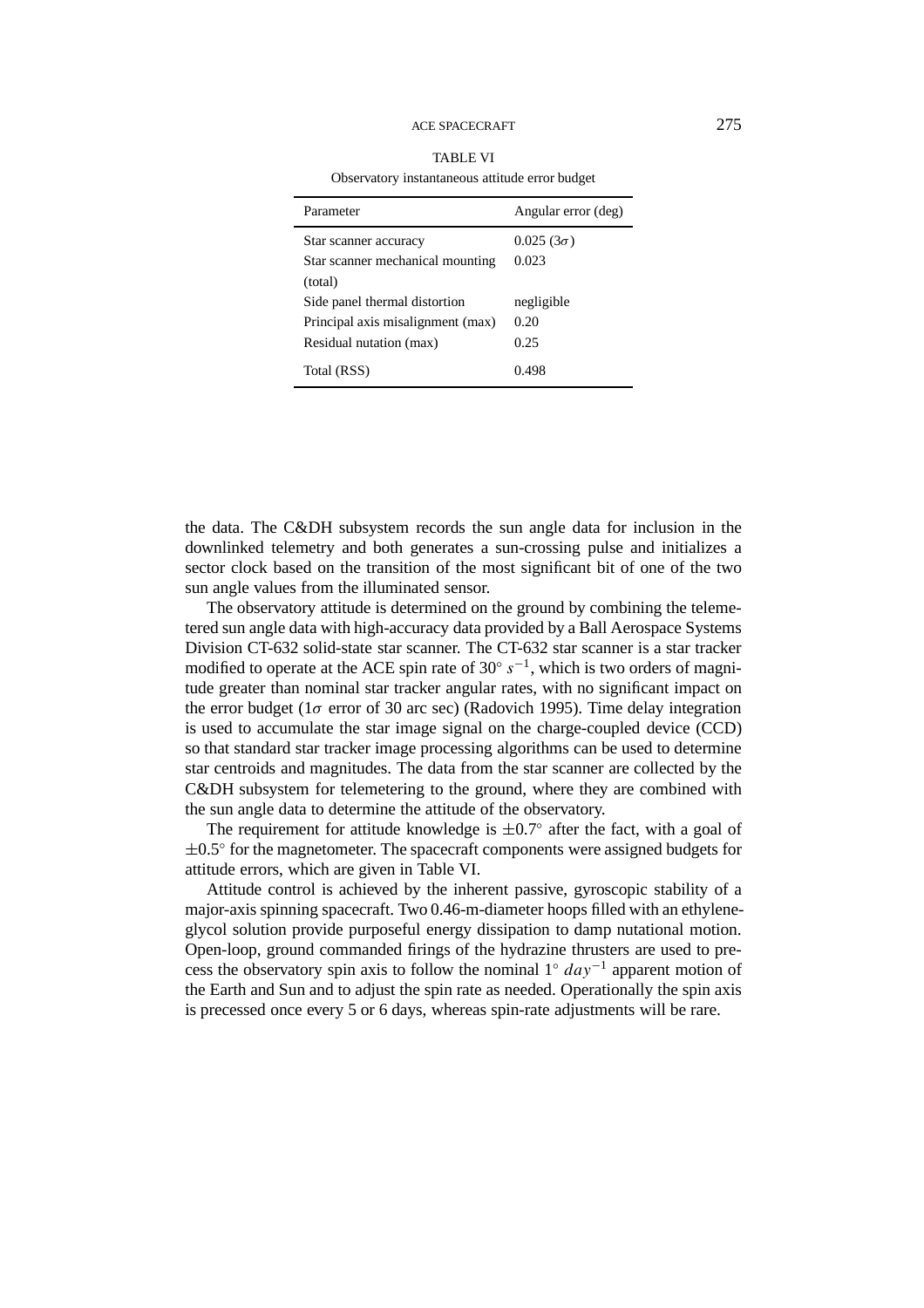

*Figure 5.* Schematic of the propulsion subsystem, illustrating the cross strapping between the A and B side tanks, service valves, and thrusters ( $PV = pressure$  pressurant valve;  $FV = fill$  valve;  $REM = reaction$ engine module).

### 2.3.4. *Propulsion Subsystem*

The ACE propulsion subsystem will correct launch vehicle dispersion errors, inject the spacecraft into the  $L_1$  halo orbit, adjust the orbit, adjust spin axis pointing, and maintain a 5 rpm spin rate. The subsystem is a hydrazine blowdown unit that uses nitrogen gas as the pressurant and is made up of four fuel tanks, four axial thrusters for velocity control along the spin axis, and six radial thrusters for spin plane velocity control and spin rate control, as well as filters, pressure transducers, latch valves, service valves, heaters, plumbing, and structure. Figure 5 presents a schematic of the subsystem and illustrates the cross strapping between the A and B side tanks, service valves, and thrusters. Figure 6 shows the location and function of the ten thrusters.

The four propellant tanks are  $65.1 \text{ m}^3$  titanium cone spheres with a total capacity of 195 kg, which provides for a mission lifetime of 5 years with considerable margin. The tanks are initially pressurized to 305 pounds per square inch absolute (psia) at 21◦C, and they blow down to 91 psia when the propellant is fully expended. The ten thrusters each provide 4.4 N nominal thrust and, combined with the mission duty cycle, provide a mission average specific impulse of 216 s minimum.

The pressure transducers have a 0–500 psia range and are individually powered through relays. The latch valves are flown in the open position and are normally used only for post-loading shipment at Kennedy Space Center. They could be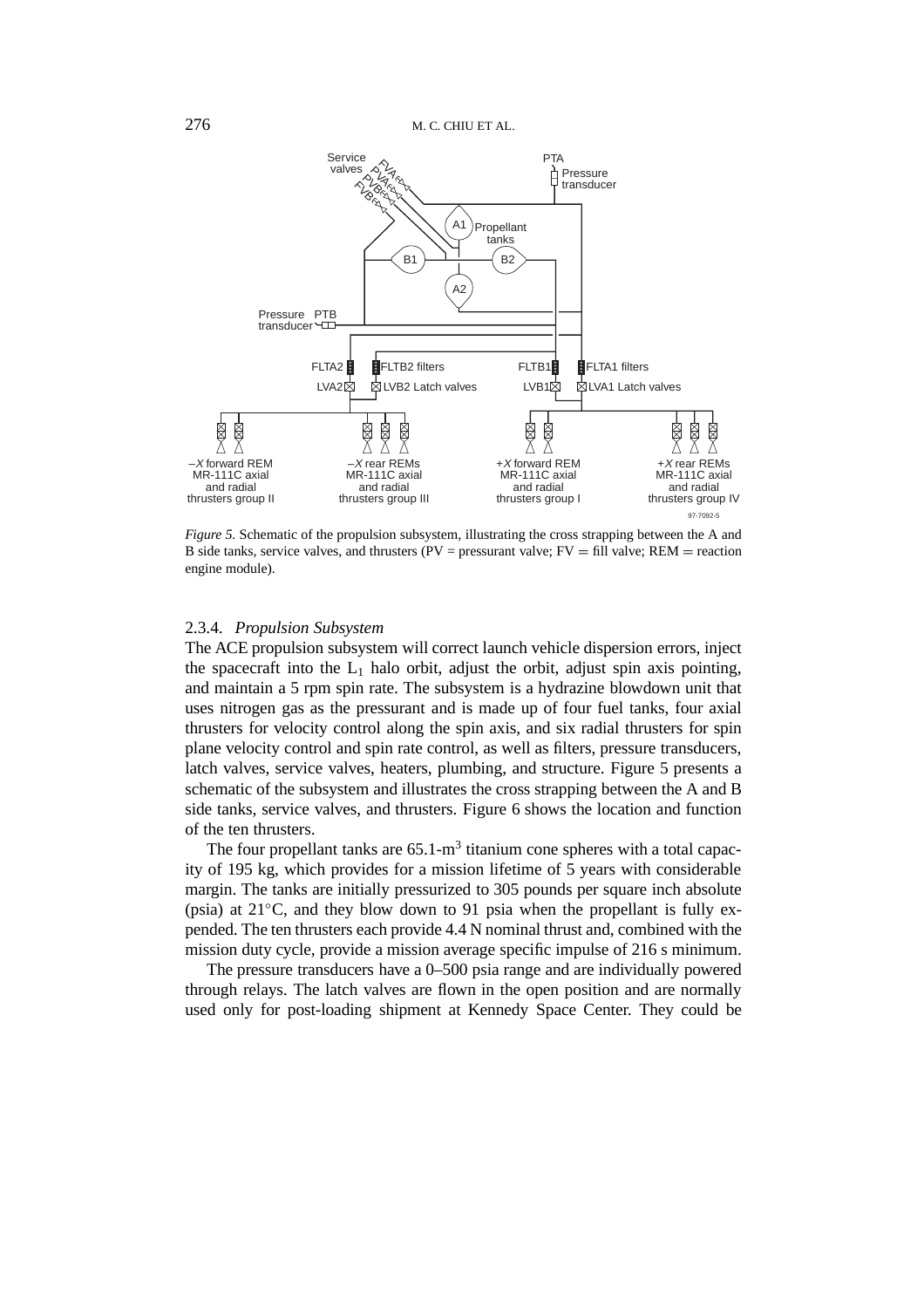

|             | <b>Velocity Control</b> |         |   |                |                       |   |   | Spin Rate |          |           |
|-------------|-------------------------|---------|---|----------------|-----------------------|---|---|-----------|----------|-----------|
| Thrusters   |                         | $+Z$ -Z |   | $X-Y$<br>plane | Spin Axis<br>Pointing |   |   |           | Increase | Decrease  |
| IA          |                         | X       |   |                | X                     |   |   |           |          |           |
| IR          |                         |         | x |                |                       |   | x |           |          |           |
| <b>IVA</b>  | x                       |         |   |                |                       | x |   |           |          |           |
| $IVR+$      |                         |         | x |                |                       |   |   | x         | X        |           |
| $IVR-$      |                         |         | x |                |                       |   |   | x         |          | X         |
| <b>IIA</b>  |                         | x       |   |                |                       | x |   |           |          |           |
| <b>IIR</b>  |                         |         |   | X              |                       |   |   | x         |          |           |
| <b>IIIA</b> | x                       |         |   |                | X                     |   |   |           |          |           |
| $IIIR+$     |                         |         |   | x              |                       |   | x |           | X        |           |
| $IIIR-$     |                         |         |   | X              |                       |   | X |           |          | x         |
|             |                         |         |   |                |                       |   |   |           |          | 97-7092-6 |

*Figure 6.* Location and function of the ten thrusters.

used to isolate a leaking thruster or propellant tank if such a failure were detected during the mission. Tank, line, and thruster valve heaters are thermostatically controlled and maintain the propellant components comfortably above the 0◦C hydrazine freezing point. Thruster catalyst bed heaters are relay controlled and preheat the bed prior to thruster firings to prevent cold-start degradation. The subsystem plumbing is all welded and sized to minimize any differential flow pressure drop that might cause a spin imbalance. Orifices are used in the latch valves and at the entrance to the pressure transducers to minimize pressure surge and water hammer effects. Filters upstream of each latch valve and at the inlet of each thruster remove any potential contaminating particulate before it reaches the component.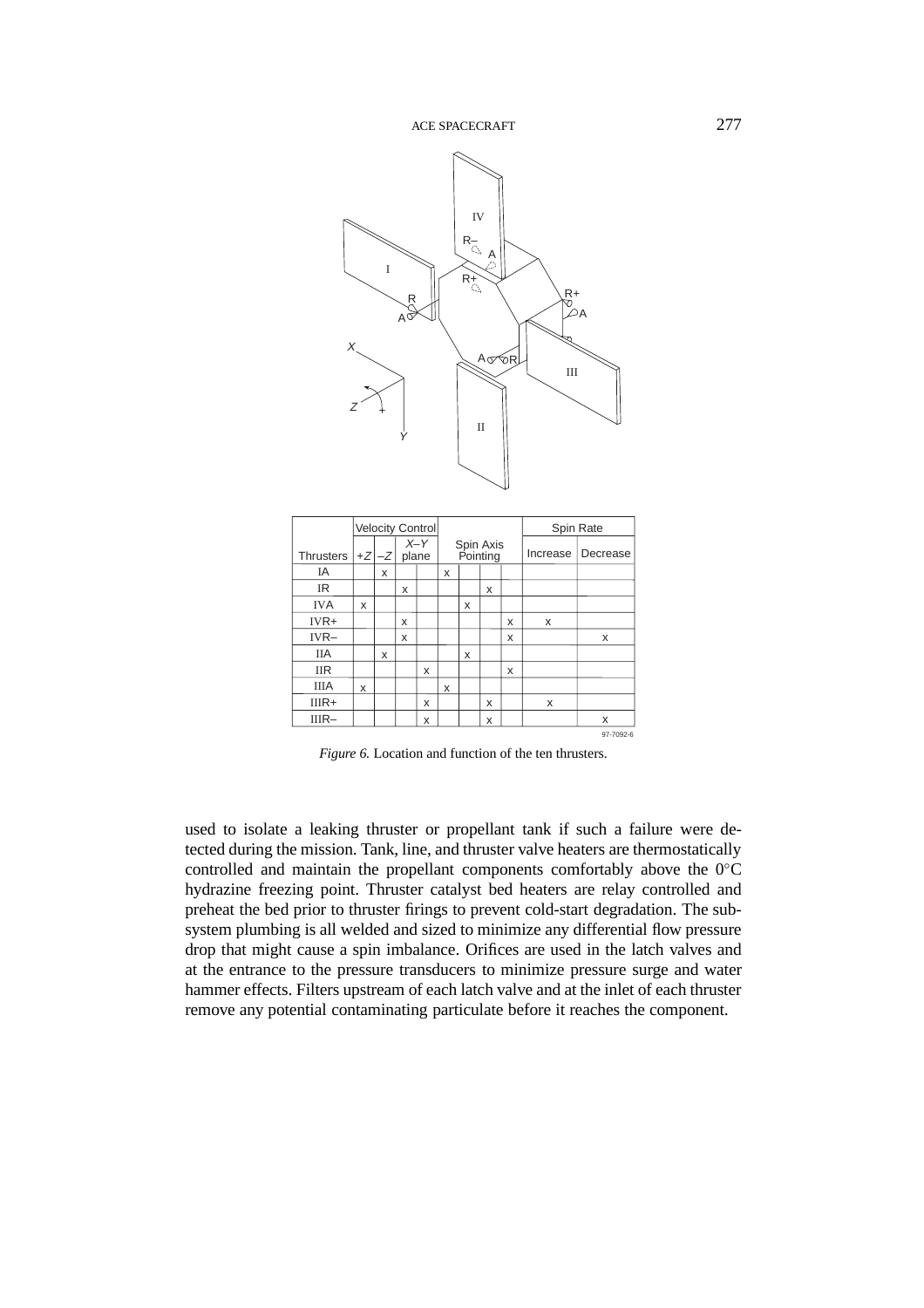The propulsion subsystem was designed and fabricated by Primex Corporation (formerly Olin Aeorospace) and shipped to JHU/APL for integration with the spacecraft after thermal blanket installation. It was environmentally tested at protoflight levels using water to simulate propellant and using mass simulators for the rest of the spacecraft subsystems.

#### 2.3.5. *Power Subsystem*

The ACE electrical power subsystem provides 444 W at spacecraft end of life (EOL), with EOL defined as 5 years. The electrical power load budget is 425 W peak. The low-magnetic-emission, fixed planar silicon solar array is connected directly to the 28 V  $\pm$ 2% shunt-regulated bus. The electrical power subsystem also contains an 18-cell 12 A-h NiCd battery booster capable of supporting a 165-W launch load. This subsystem is one-fault tolerant with its autonomously controlled redundant shunt regulator and cross-strapped redundant battery chargers.

## *Solar array*

TECSTAR was contracted to fabricate and lay down five strings, each 89 solar cells long, on each of four aluminum honeycomb substrates. The  $86.4 \times 149.9 \times 3.2$  cm substrates, insulated with 3-mil Kapton, were provided by Applied Aerospace Structures Corporation. The  $3.9 \times 6.3$  cm,  $15.1\%$  efficient silicon cells have a diffused boron back surface field/reflector and are covered with 12-mil, ceria-doped microsheet. The cells and covers have anti-reflective coatings, and the covers also have ultraviolet reflective coatings. Strings are back-wired for magnetic emissions below 0.1 nT at the magnetometer, which is housed on a boom extending 150 cm from the panel edge. Silver interconnects, which are nonstandard, were used to achieve low magnetic emissions. TECSTAR provided a coupon (i.e., a sample) and a qualification panel with accelerated thermal cycle testing to validate the silver interconnects.

The solar arrays were designed for several worst-case operating conditions. Maximum temperature expected is 58◦C while under thruster plume impingement of the ultrapure hydrazine propellant. Conservative degradation estimates project enough EOL power to tolerate one string failure with no effect on spacecraft performance. A solar cell patch located on each panel supports an experiment to measure the degradation over mission life. Strings also have bypass diodes to protect against shadows cast by spacecraft instruments, antennas, and thrusters. Pyrotechnic-actuated, spring-loaded hinges deploy the panels after spacecraft separation from the Delta II.

### *Battery*

JHU/APL designed and built the 18-cell stack with redundant thermostatic controlled heaters and current, temperature, and full- and half-stack differential voltage monitors. The thermal design will keep the battery between  $0°$  and  $25°C$ . The cells for the flight battery are a SAFT Gates Aerospace Batteries (GAB, Gainsville,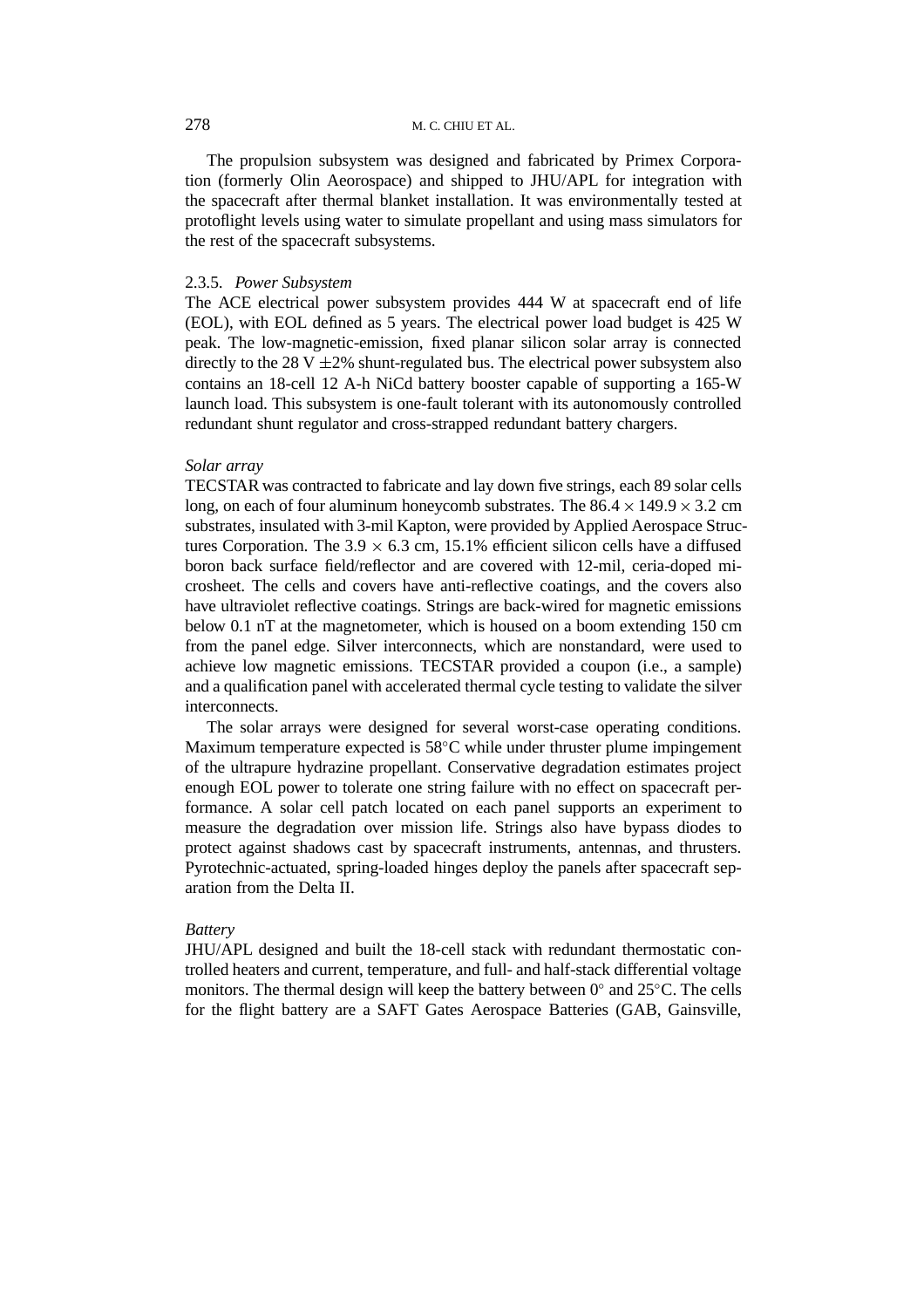Florida) 12AB28 standard profile design  $(4.6 \times 3.0 \times 0.9 \text{ cm}, 536 \text{ g})$ . Although aged for 8 years in dry storage at Gainsville, cells successfully activated in France perform well (typically 15 A-h).

#### *Electronics*

The electronics consists of six boxes and a shunt resistor dissipater assembly. Each solar panel has a digital shunt box nearby containing five metal oxide semiconductor field-effect transistors (MOSFETs) and blocking diodes for low-dissipation shorting of each string. The panel current and the voltage of each string are monitored. Fuses, which help filter the regulated bus, protect the bus from a shorting failure of either blocking diodes or capacitors.

The power subsystem dissipater electronics contains redundant linear transistors, the booster, and redundant battery chargers. The 90% efficient booster can be configured in flight to provide partial battery reconditioning. The battery chargers provide closed-loop current and voltage limiting. All boxes are constructed with a combination of semi-rigid flex printed circuit boards and heat sink subassemblies. The traces are sized for 70-A fuse blowing capability and 15-A continuous power to the bus with less than a 2-V drop from the solar panel connector to the subsystem dissipater electronics output.

The power subsystem control electronics contain redundant hybrid power converters from Interpoint, shunt regulation electronics, and a circuit that will switch from the primary to the redundant side in response to bus under- or overvoltage. It also contains redundant processors and low battery voltage and low bus voltage sensors. The 80C85RH-based processors digitize all electrical power subsystem telemetry for transmission via cross-strapped serial digital links to the redundant spacecraft telemetry systems. The processors also decode commands crossstrapped from the redundant spacecraft command systems. Digital-to-analog converters allow adjustment of the bus voltage set point  $(\pm 2\%)$ , battery charge limits (0 to 1.5 A), and temperature-compensated battery voltage limits.

## **3. Environmental Design Drivers**

As a result of specific ACE science and mission concerns, three environmental factors were given significant attention during the design and fabrication of the ACE Observatory. By addressing these factors from the beginning of the design process, goals and requirements were achieved with relatively little additional cost.

### 3.1. MAGNETIC CLEANLINESS

The observatory has two magnetometer sensors, one at the end of each magnetometer boom. Although ACE had no magnetic requirement, there were magnetic goals. Magnetic cleanliness precautions were undertaken to the extent practical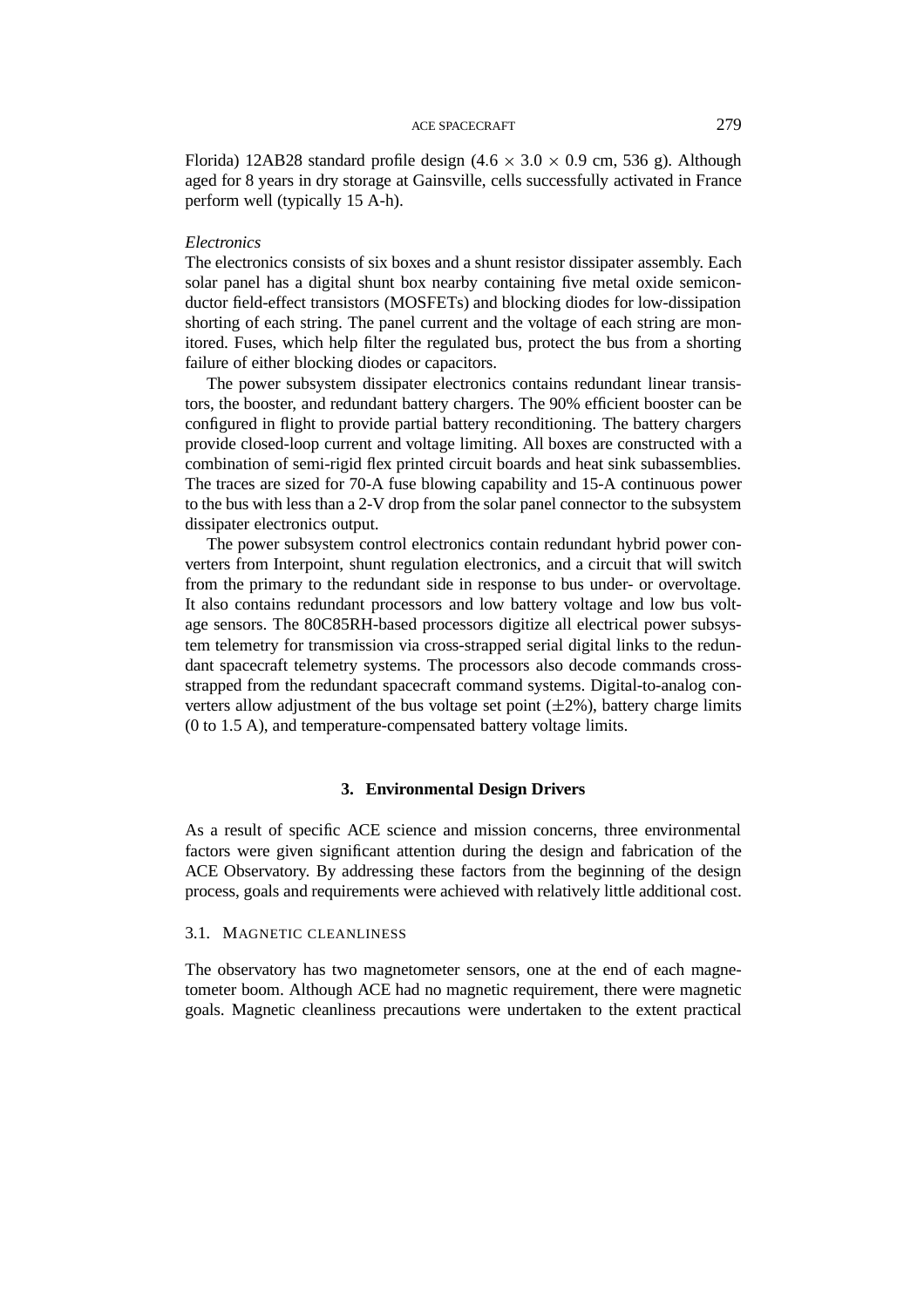(i.e., without driving the cost), to limit the magnetic fields from the spacecraft components that could radiate to the sensors. The goal was to achieve a spacecraft static magnetic field at the magnetometer sensors of less than 0.1 nT. The goal for AC interference at the sensor locations was less than 0.001 nT over a frequency range of 0 to 10 Hz and the specific frequencies of 15 kHz  $(\pm 200 \text{ Hz})$ , 30 kHz  $(\pm 200 \text{ Hz})$ , and 60 kHz ( $\pm 200 \text{ Hz}$ ). These goals were achieved as follows:

– The spacecraft battery was wired to reduce the magnetic field and to minimize magnetic loops, and the battery was demagnetized and located as far as practical from the magnetometer sensors on the  $+X$  side panel (sensors are at  $\pm Y$  axis).

– Solar panels were back-wired for compensation. Magnetic loops at the end of the panels were minimized.

– Twisted pair wire was used for power lines; a single-point ground system was used; and grounding was designed to minimize ground loops, all to the extent possible.

– Magnetic materials used in spacecraft components were reviewed on a global basis, and a random selection of typical parts was tested.

– Boom material is titanium; hinges and materials close to sensors are nonmagnetic; and de-permed tools were used.

– The magnetometer team used 'sniffing' devices to map the magnetic emissions of selected suspect spacecraft components and parts (e.g., analog shunt resistive strips and latch valves). As a result, propulsion subsystem latch valves and latch valves for the SEPICA instrument were shielded with Met-glass.

– The ordnance fire component was compensated with external magnets after pre-integration tests.

– Nonmagnetic connectors were used for spacecraft components as much as possible.

– The magnetic field generated by the shaker tables used for spacecraft components and the observatory was measured (both with and without the degauss coils), and, where required, degauss coils were used to reduce the large fields generated by the exciter.

– Instruments and spacecraft subsystems were screened prior to integration to reduce the possibility that compensation of the entire spacecraft would be required.

– No observatory-level compensation was performed after preflight static field tests.

Two preliminary results of the static test prior to launch indicated that if the source locations are neglected, and if the conservative assumption is made that the source of the field is at the center of the spacecraft, a worst-case field of 2.3 nT at each flight sensor is predicted. If the sources have been correctly identified, based in part on the static test and on pre-integration screening results, then the in-flight field components are only  $\frac{1}{10}$  this value. The preliminary results of the AC test revealed no AC signals at a level that could significantly affect the magnetic field measurements.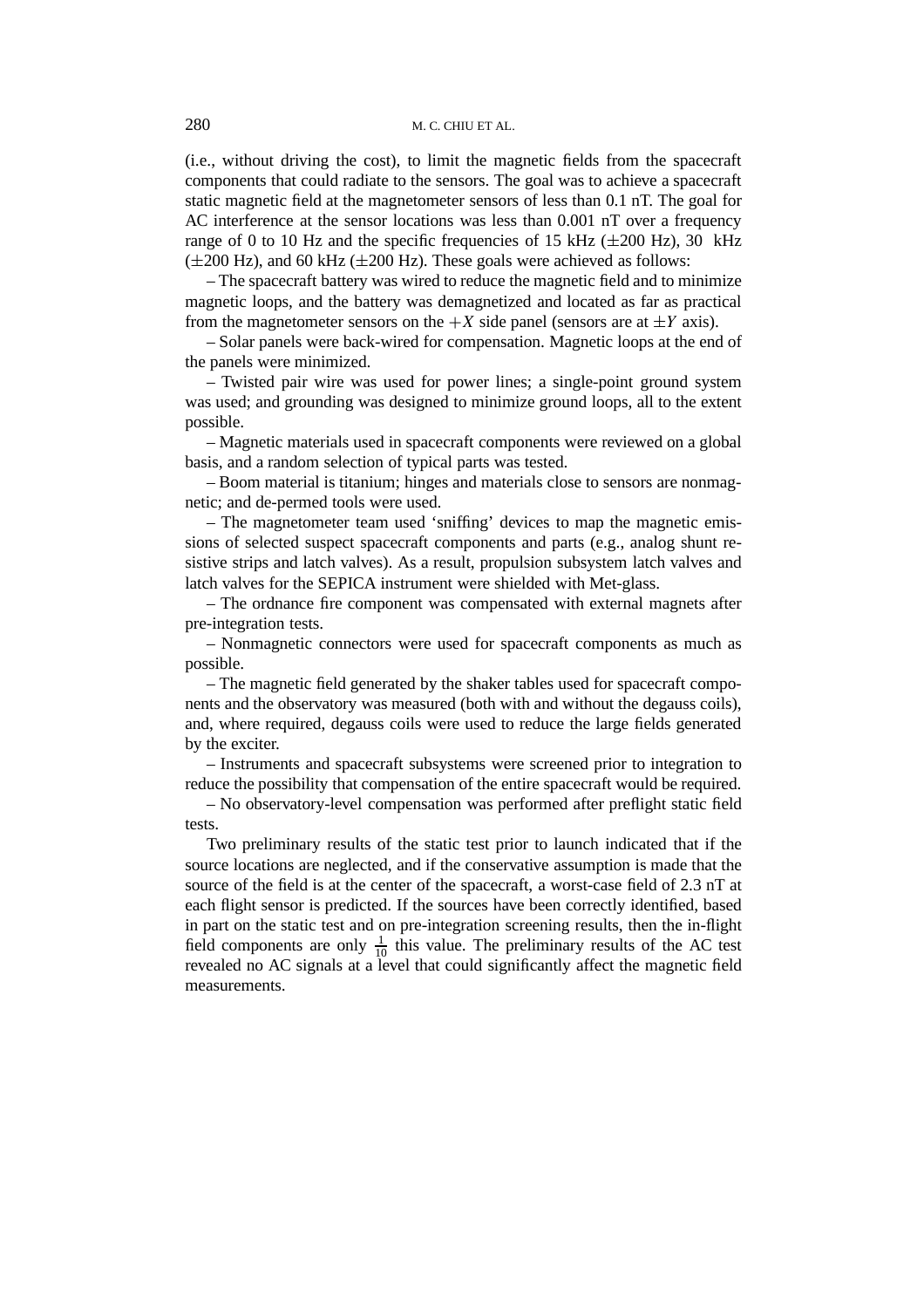The magnetometer sensors are flown in 'twin design,' with one sensor on each boom, as opposed to 'dual design,' with two sensors on a long boom on the same side of the spacecraft, so that the actual field on orbit is folded into the magnetometer sensor and electronics calibration. The actual field will never be known but, from data for the early phase of the mission, is estimated to be *<*1 nT at the sensors.

## 3.2. RADIATION ENVIRONMENT

Spacecraft components had to be designed to meet the radiation requirements as follows. Parts were required to survive a total ionizing dose of 15 krad (Si) without part failure (with spot shielding as required). The 15 krad (Si) requirement was based on a 5-year mission goal using the projected radiation exposure for the mission with a 95% level of confidence and assuming a nominal shielding of 75-mil aluminum. Since ACE could operate for 4 years at solar maximum, the components had to withstand a total proton fluence of approximately  $2^{11}$  particles cm<sup>-2</sup> for protons with energies above 4 MeV. Components had to be immune to latch-up; parts susceptible to single-event latch-up with linear energy transfer threshold less than 120 MeV cm<sup>2</sup> mg<sup>-1</sup> could not be used in spacecraft components without latchup mitigation techniques. Parts susceptible to SEU could not be used in critical components if these could cause mission-critical failures. In parts of noncritical components, SEU could not compromise spacecraft health or mission performance. System-level SEU effects were considered, so that upsets did not cause uncorrectable errors that would affect system performance. SEU-susceptible parts used for data storage memory had to use appropriate error detection and correction techniques so that during exposure to maximum particle flux (as experienced during a worst-case solar particle event), the amount of data lost would not cause a violation of the component specification requirements.

# 3.3. CONTAMINATION CONTROL

ACE instruments are susceptible to hydrocarbons, fluoro-hydrocarbons, particles, and humidity. To satisfy instrument requirements and permit a comfortable working environment, the instruments were purged and the environment kept at class 100 000 clean room level (this level requires only the use of white coats). Chemicals and compounds used were carefully screened. Nitrogen purge with 99.995% or better purity at a temperature of  $15°$  to  $25°C$  was supplied to the instruments through a manifold at a pressure of 3.0 pounds per square inch (psi) nominal (5.0 psi maximum) with a flow rate of 5.9 cm<sup>3</sup> min<sup>-1</sup> total. Each instrument used a restrictor to obtain its required flow rate. The purge remained connected (with short interruptions of minutes' duration) until launch. The sun sensor and star scanner optical portions were covered unless ground support equipment (stimulators or sun simulator) was attached.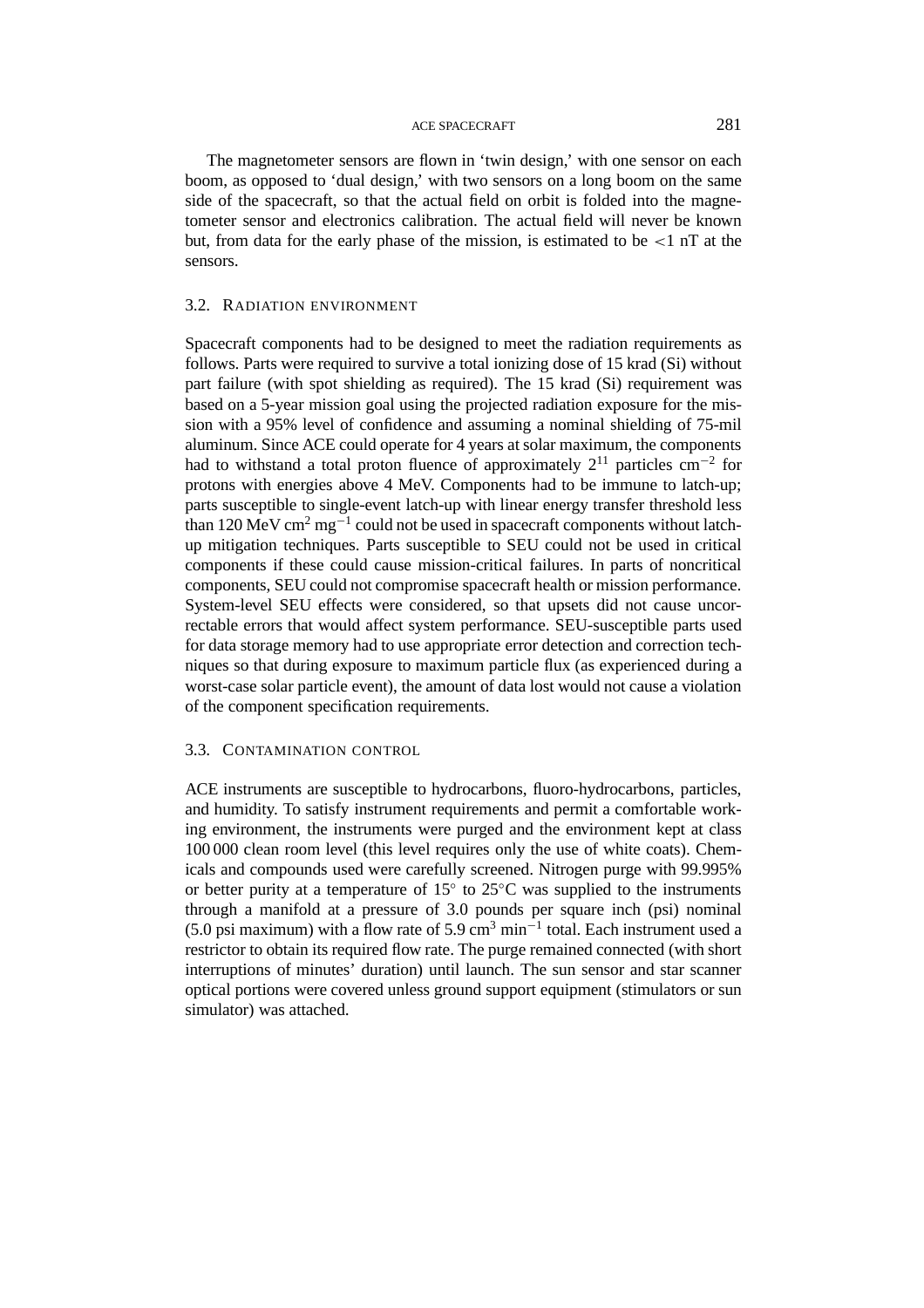## 3.4. SPACECRAFT SAFING

Spacecraft features are used to 'safe' the spacecraft when problems are recognized onboard or when spacecraft actions, independent of ground intervention, are required. These features are implemented with C&DH 'autonomy rules,' built-in power subsystem autonomy, dedicated lines between the power subsystem and the C&DH for power bus fault indications, C&DH RF watchdog timers, and C&DH and power subsystem resets.

The C&DH autonomy rules (called 'autonomy' here) are widely used on the spacecraft to put an instrument, a spacecraft component, or the whole observatory (spacecraft and instruments) in a 'safe' configuration when certain criteria are met. The criteria used to determine the need for action, and the actions are predefined but can be changed. A component parameter such as a current, which requires monitoring, is collected by the C&DH. The value of the parameter is compared  $( =, >, <, etc. )$  to a preselected threshold, for example, the maximum expected current for that component. Based on the result, the C&DH autonomy may issue commands such as unpowering the component if the current is too high. Below are examples where autonomy is used on the spacecraft for all phases of the mission: launch, postlaunch vehicle separation, and on-station operation.

- Launch
	- Autonomy switches from the prime to the redundant power subsystem shunt regulator in the unlikely case of an analog shunt short.
- Postlaunch vehicle separation activities
	- After the solar panels are automatically deployed, autonomy controls the safe configuration of the spacecraft. For example, if the solar panels are supplying power (indicating successful panel deployment), the transmitter is commanded to radiate, thereby facilitating first ground contact for the ground operators. Otherwise, the transmitter is commanded to standby, thereby conserving power until ground intervention can determine the cause of the problem.
- Health monitoring
	- When instrument and spacecraft health indicators, such as currents, exceed predefined limits, autonomy takes action, such as unpowering a component, until the cause of the problem can be determined by mission operations.
	- For redundant thermostats / heaters, autonomy removes a failed thermostat / heater of a redundant set but keeps the other powered.
	- During battery reconditioning, autonomy stops battery reconditioning if battery health indicators exceeds limits.
- Maneuver or attitude problems
	- Autonomy aborts thruster firing and closes the ULEIS instrument shutter in case of a spacecraft attitude problem. This problem is indicated by the Sun angle exceeding a predefined limit or by the side panel Sun sensors sensing the Sun.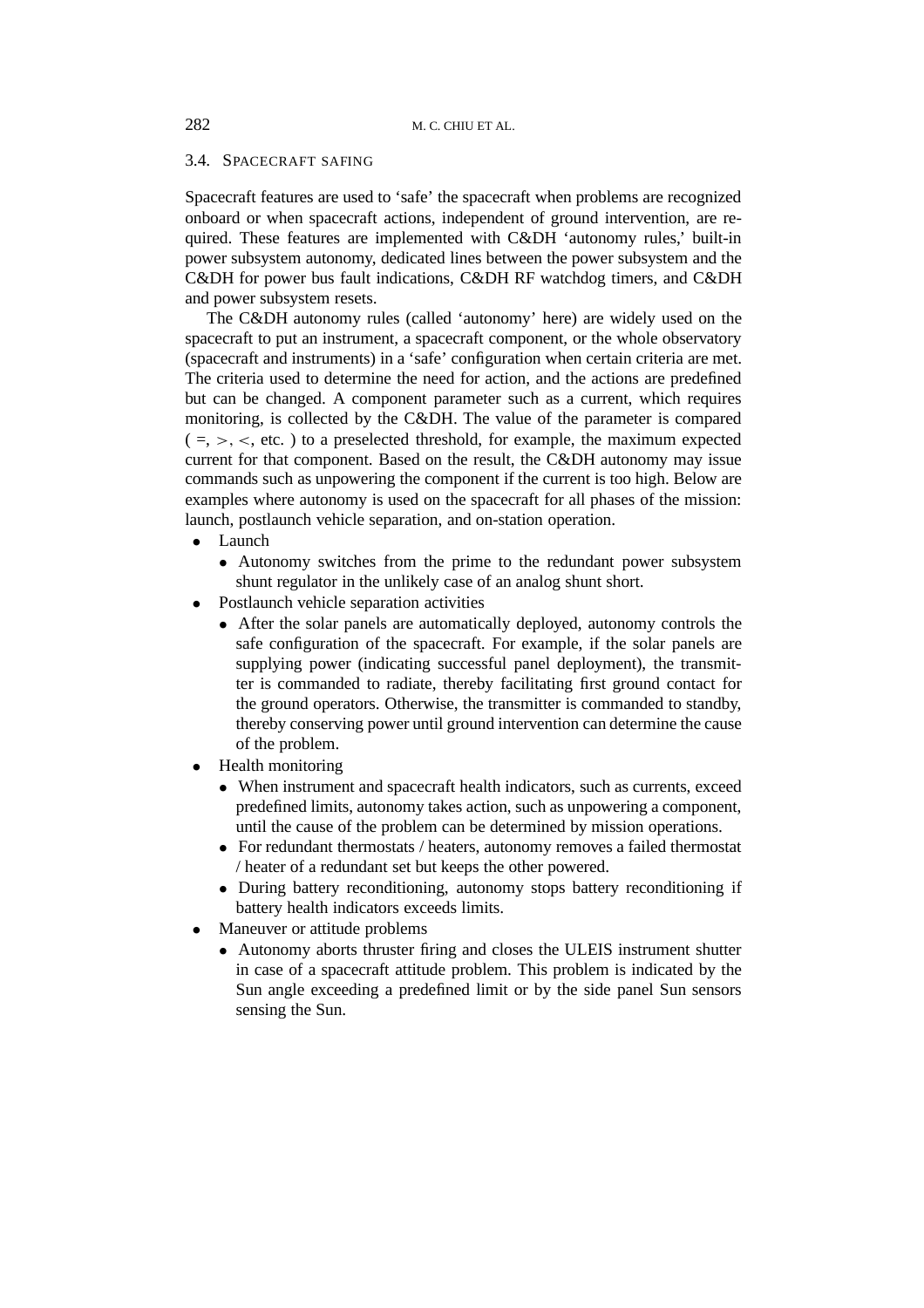- Thruster firing abort commands are issued by autonomy after a maneuver if, because of a problem, the maneuver is not completed with the normal process.
- Protection against commands resulting in improper spacecraft configurations
	- The autonomy feature can be used to protect against possible command errors. Two examples follow. Should both transmit/receive chains be erroneously connected to the top-deck broad-beam antennas, autonomy is used to configured the active side to the bottom-deck antenna (which is oriented toward Earth). If both transmitters are configured to radiate, autonomy is used to configure the inactive side transmitter to standby.
- Support for other autonomous spacecraft actions
	- After an RF watchdog timer time-out, which indicates abnormal operation, the C&DH commands the active transmitter to stand by (prior to reconfiguring the broad-beam antennas). Autonomy is used to command the transmitter to radiate and to select the 'attitude determination and control' format for the downlink, thereby minimizing the time required for the ground station to acquire the spacecraft and to reconfigure the downlink.
	- Under certain conditions, e.g., power shedding, both transmitters may be turned off by the C&DH. Autonomy is used to power the interface heater thermostat to keep the bottom deck at an acceptable temperature for the other components on the deck.
	- When one recorder is filled (for example, when a ground contact where the recorder would be dumped is missed), autonomy is used to start recording on the other recorder so data loss is minimized.

The power subsystem autonomy feature is used to detect bus regulation failures indicated by overvoltage (30 V) or undervoltage (26 V) conditions. For either condition, the power subsystem autonomously switches control from the primary to the redundant shunt regulator in *<*10 ms. Note that in the load shed sequence described in the next paragraph, the C&DH autonomy takes 90.0 to 181.8 ms to switch to the redundant shunt regulator.

The power subsystem monitors the health of the spacecraft power bus and detects instrument or spacecraft hardware fault conditions that cause the bus to fall below specified limits. Dedicated lines between the power subsystem and the C&DH are used to indicate faults to the C&DH. The latter autonomously executes a predetermined sequence of commands to shed loads. The default sequence, loaded at launch, sheds all noncritical loads and switches control from the primary to the redundant power subsystem shunt regulator. Graduated sequences, which shed loads depending on the severity of the failure, will be used later in the mission. The graduated sequences attempt to preserve telemetry data history and minimize changes to the spacecraft configuration as long as possible to help the ground operators determine the cause of the fault. Note that the C&DH load shed and the power subsystem autonomy can be individually disabled, if necessary